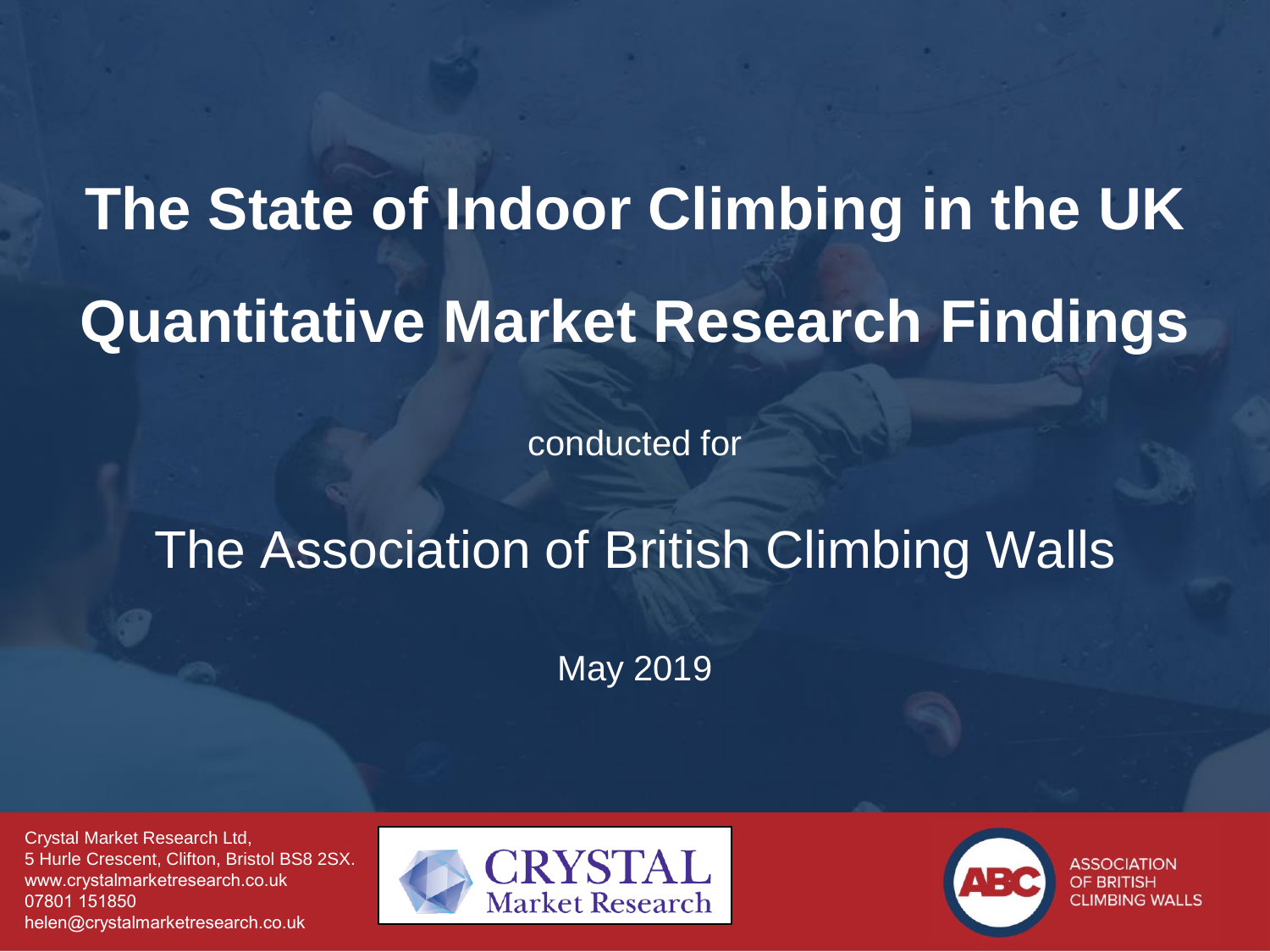## **Contents**

- 1. Executive Summary
- 2. About the research
- 3. Shape and structure of the market and service offer
- 4. Customer participation and demographics
- 5. Commercial considerations

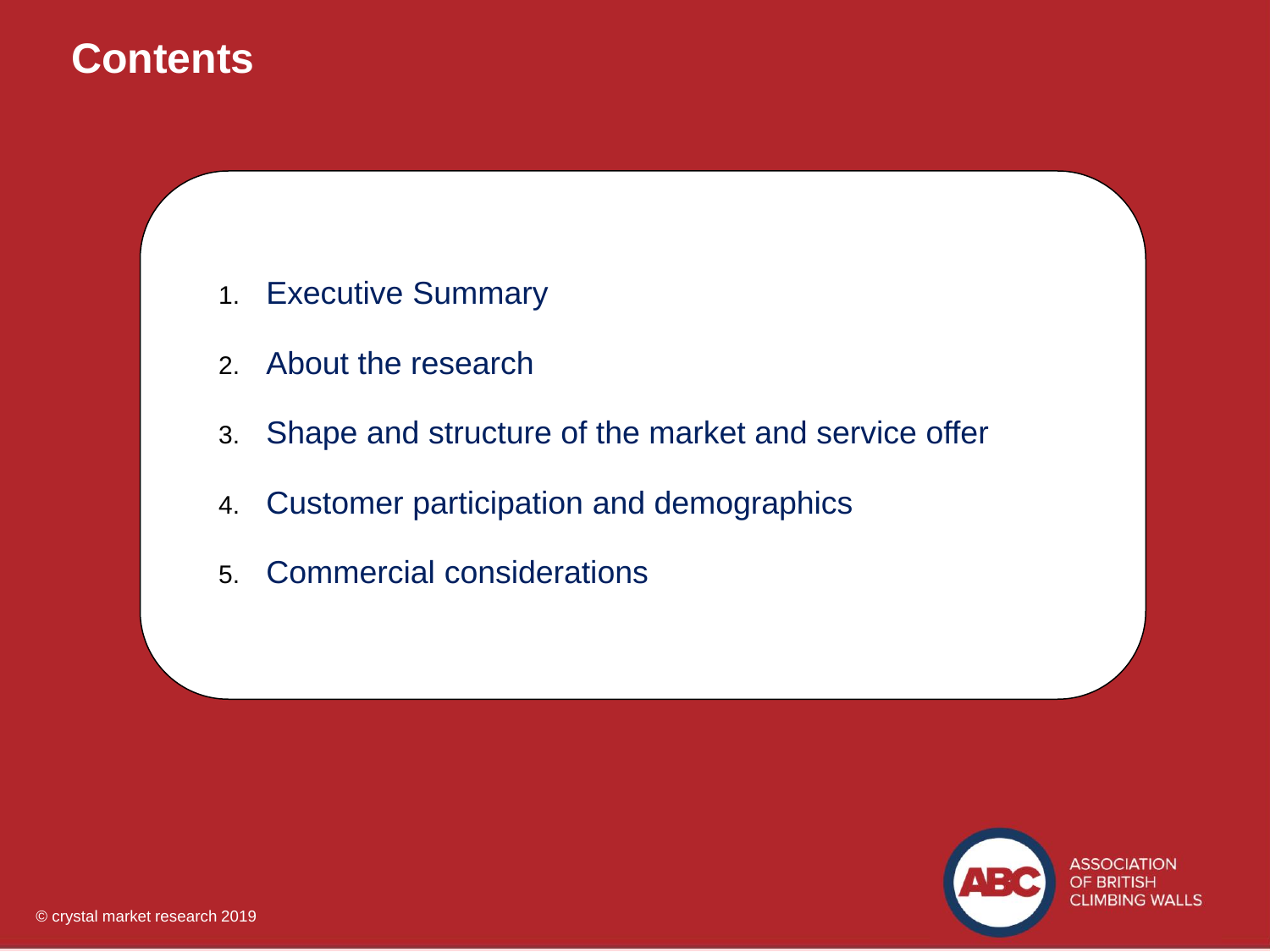## **Executive Summary**

- The Association of British Climbing Walls (ABC) commissioned Crystal Market Research to repeat the work they carried out in 2017, in order to get more insight into the climbing walls industry: the current trends, current market and identify areas for growth.
- Key findings contained in this report include: At a conservative estimate...
	- Over 12 months, 1.5 million people climbed independently indoors, including 120,000 regulars
	- A further 500,000 U18s climbed under supervision, and a further 150,000 adults were supervised
	- **•** There were an estimated 8 million visits to centers in one year
- The number of indoor climbers shows an increase since 2017 of 40-50%. The extent of this increase is misleading as it is mostly due to the 'large' walls in this year's survey being larger (and more representative) than in 2017. However, some of the increase is from...
	- **More climbers at existing walls**
	- **More and bigger walls on the scene**
- The indoor climbing industry is thriving and growing but competition is also increasing and some centres are reaching saturation: a minority of walls have not seen and/or do not expect an increase in numbers or revenue, but the larger walls tend to be more successful. 1 in 5 centres are under 2 years old. Bouldering continues to dominate the industry but auto belaying is becoming more widespread
- Customers retention remains a challenge: though increasing numbers are trying out indoor climbing, there's still scope to convert more into regulars as only 8% of independent climbers climb 'regularly'
- Indoor climbing remains diverse in terms of gender, age and geography

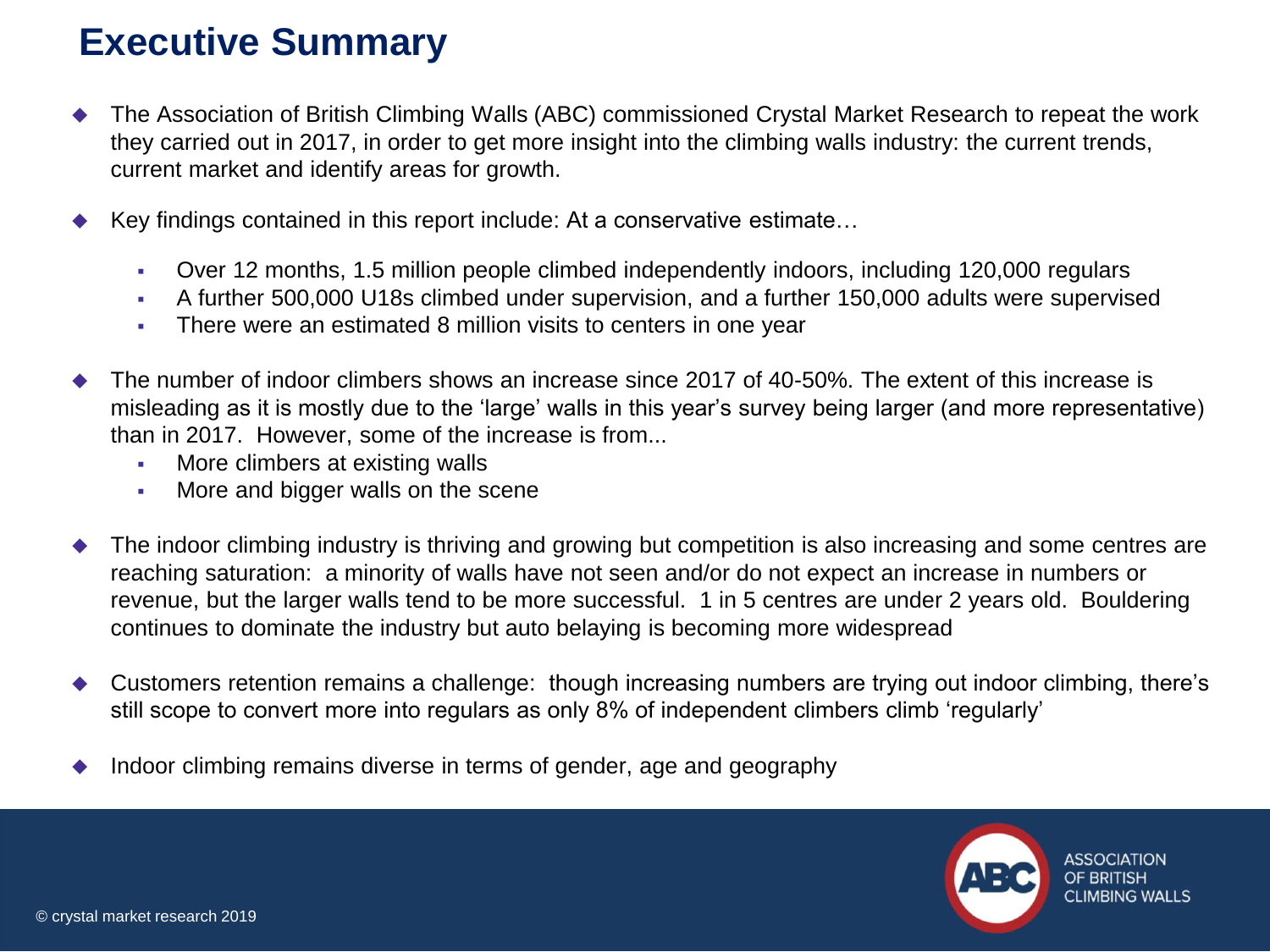## **About the research**

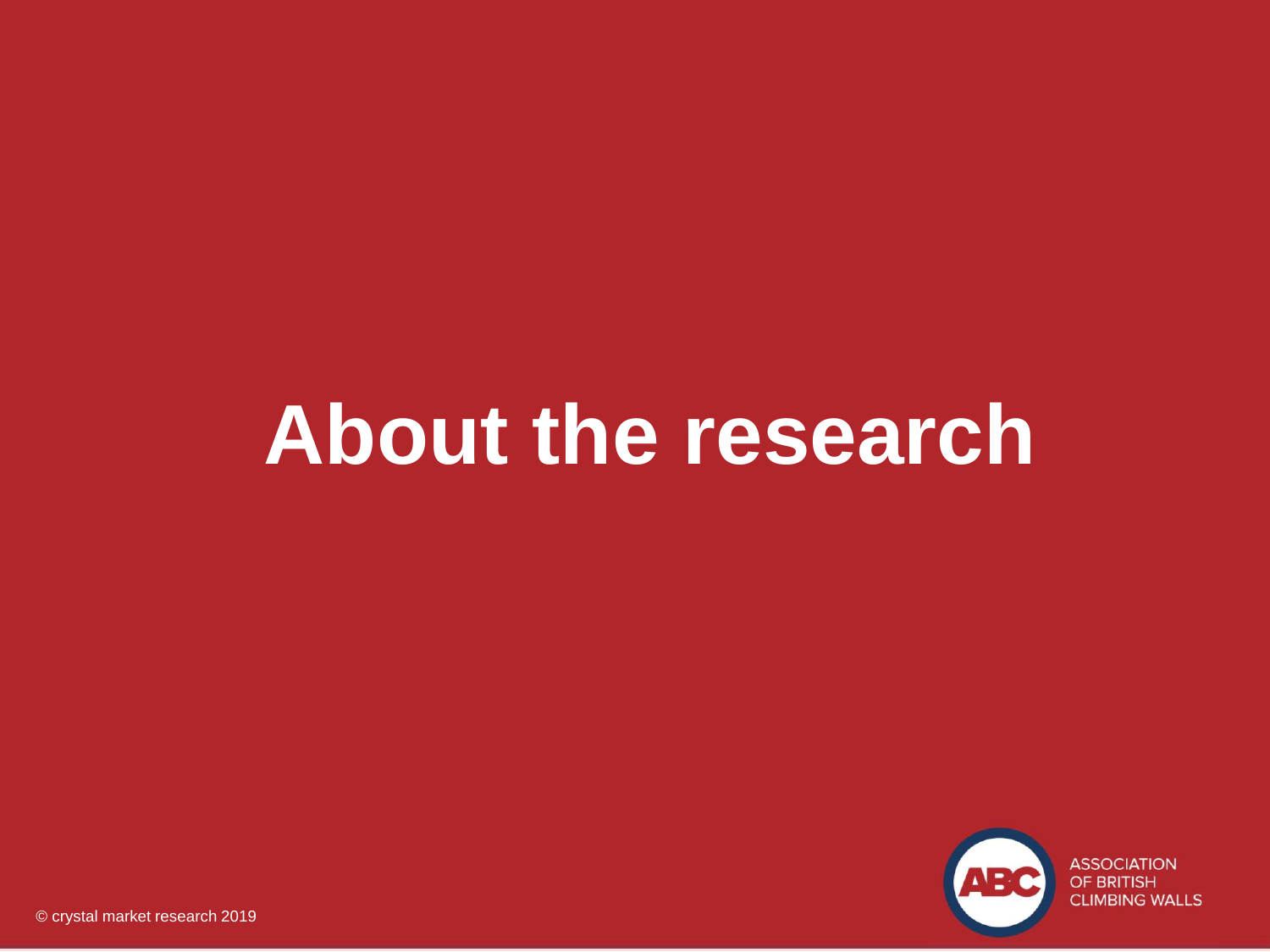## **The aim of the research is to gather information about the indoor climbing wall market… updating a similar survey conducted summer 2017**

 $\blacklozenge$  Investigate ...

- Number and profile of indoor climbers, number of wall visits
- Wall turnover
- Growth … past, future
- Wall offering ... facilities, payment methods
- Staffing and pay
- ◆ Provide useful market information to walls and help the ABC better support the industry …

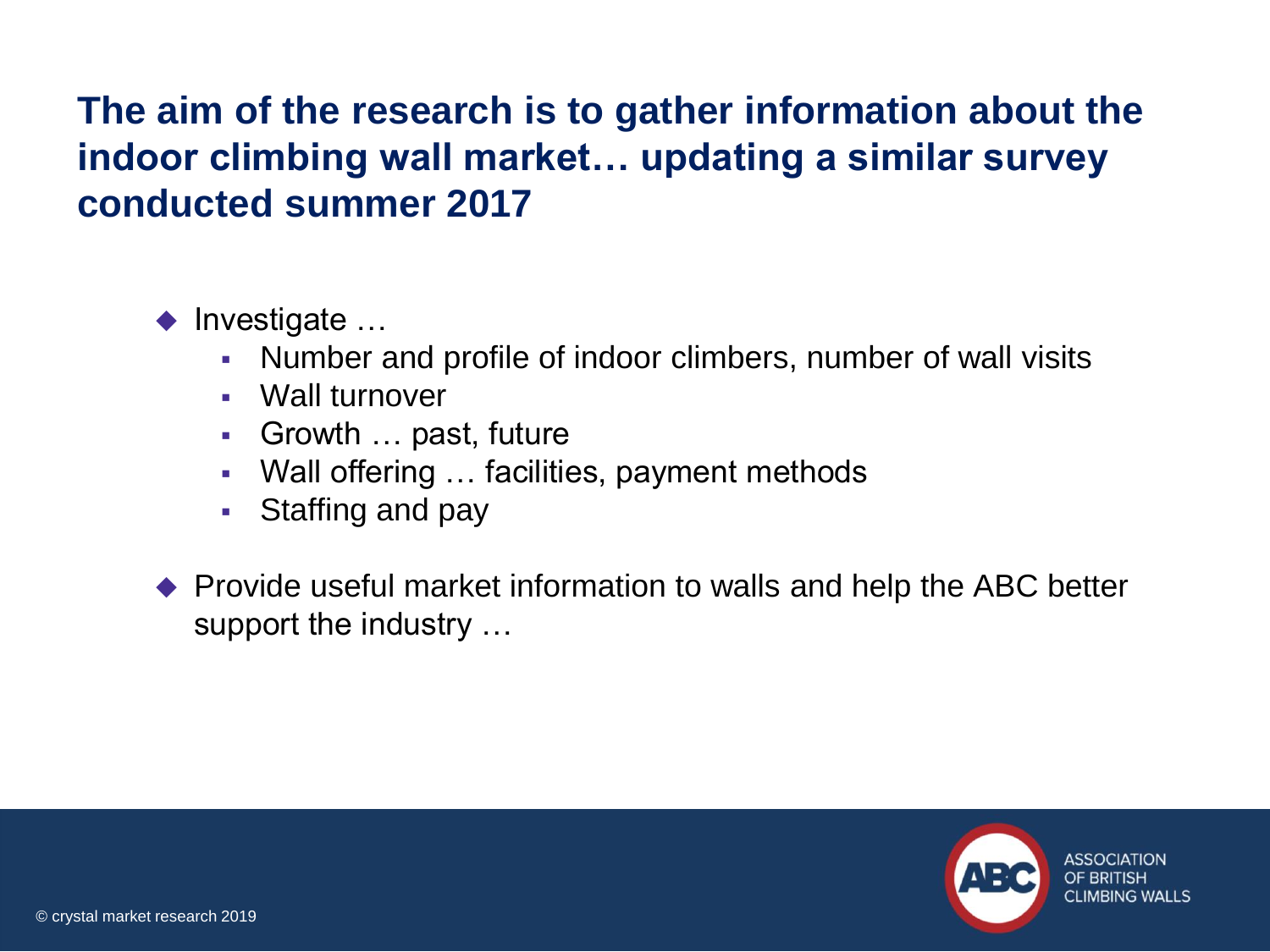## **36 walls took part in the research…. compared with 27 in 2017**

Survey of a representative sample of 36 walls in the UK

Information supplied by owner/wall manager

19 November 2018 - 8 February 2019

Customer entry system data a key resource for information, plus 'educated' estimates

Survey data grossed up to give national market sizing

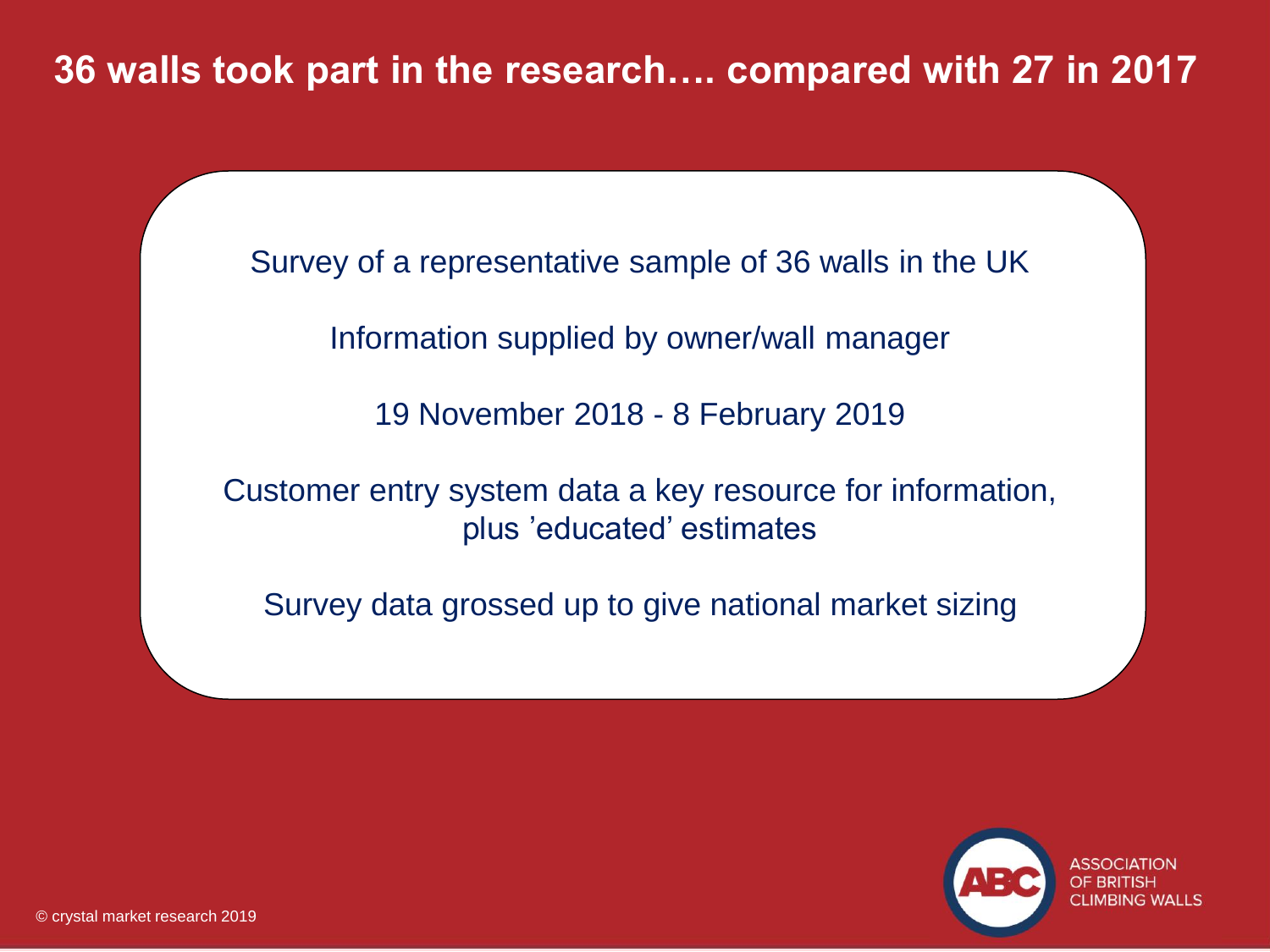## **Participating walls selected at random...**

Stratified random sampling

List of 249 walls ordered according to size … within size by region … within region listed alphabetically

Every 7th wall on the list selected for interview

If selected wall unable or unwilling to take part, next wall on list approached … and so on

Representative sample in terms of size, type and geography

Sample of 36 walls  $= 15\%$  of list

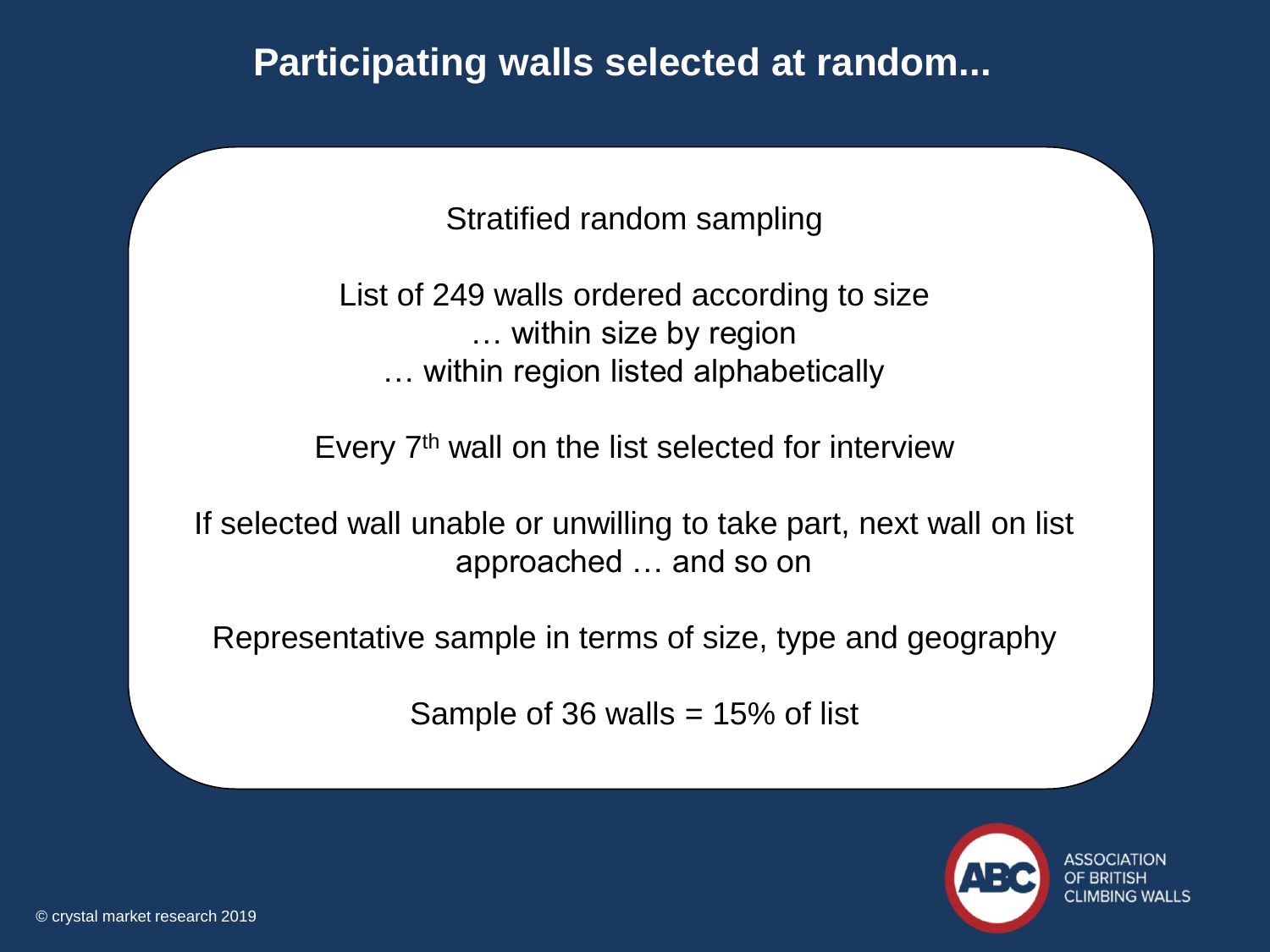## **From a comprehensive list of climbing walls...**



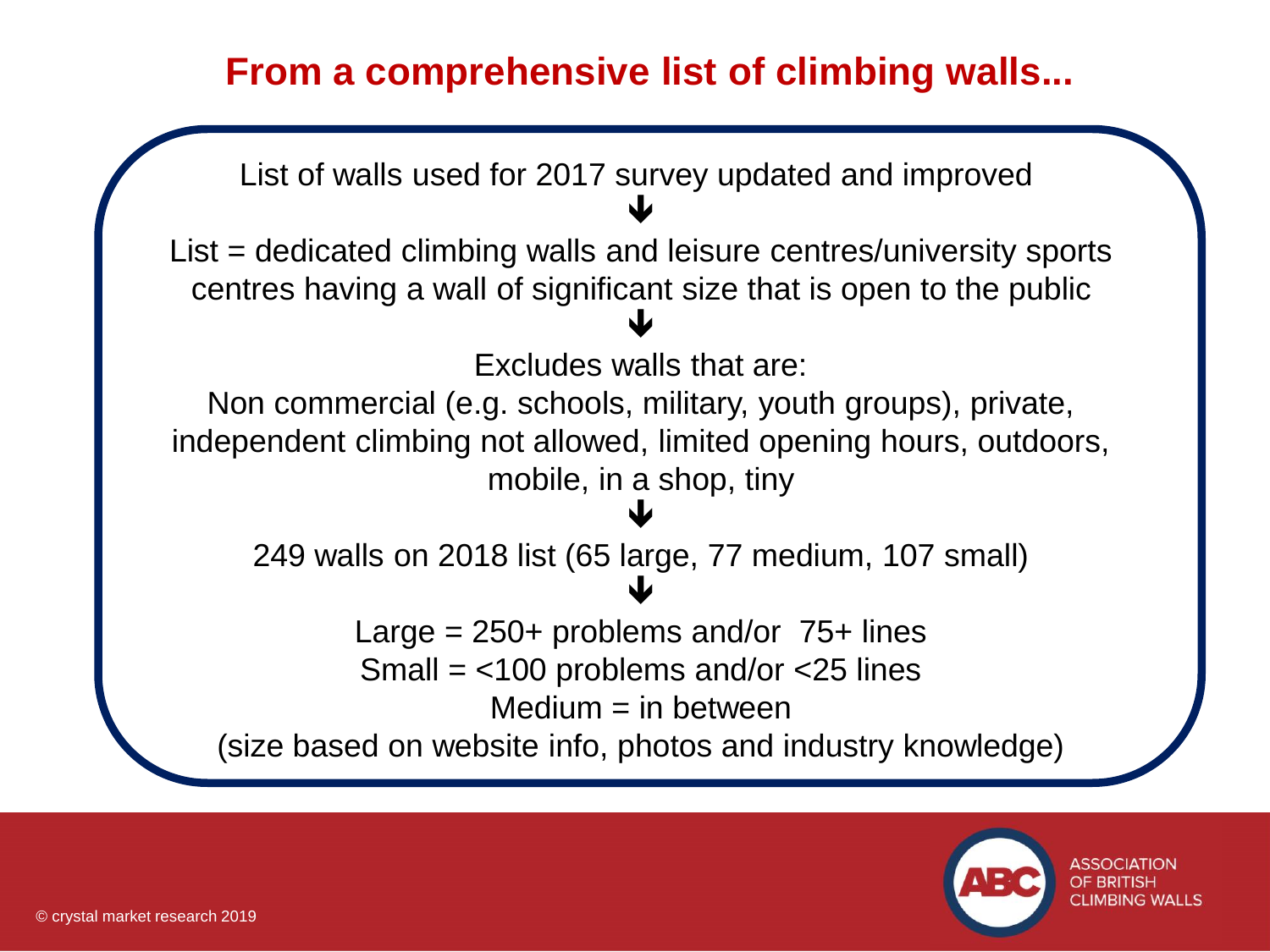The list covers most of the market  $=$  (more or less) all the large and medium walls... but not all the small, non commercial or private walls, which could number a further 1,000+

| <b>Wall List</b>  |              |                |               |                |
|-------------------|--------------|----------------|---------------|----------------|
|                   | <b>Total</b> | Large          | <b>Medium</b> | <b>Small</b>   |
| Lakes             | 7            | 3              |               | $\overline{3}$ |
| London            | 21           | 9              | 5             | $\overline{7}$ |
| South East        | 43           | 9              | 16            | 18             |
| <b>Midlands</b>   | 35           | 10             | 10            | 15             |
| <b>North East</b> | 8            | 3              | 4             | $\mathbf{1}$   |
| North West        | 17           | 8              | 4             | 5              |
| Northern Ireland  | 5            | 1              | $\mathcal{P}$ | $\overline{2}$ |
| Peak              | 15           | 6              | つ             | $\overline{7}$ |
| Scotland          | 29           | 5              | 8             | 16             |
| South West        | 25           | 4              | 11            | 10             |
| Wales             | 27           | $\overline{4}$ | 5             | 18             |
| Yorkshire         | 17           | 3              | 9             | 5              |
| <b>Total</b>      | 249          | 65             | 77            | 107            |

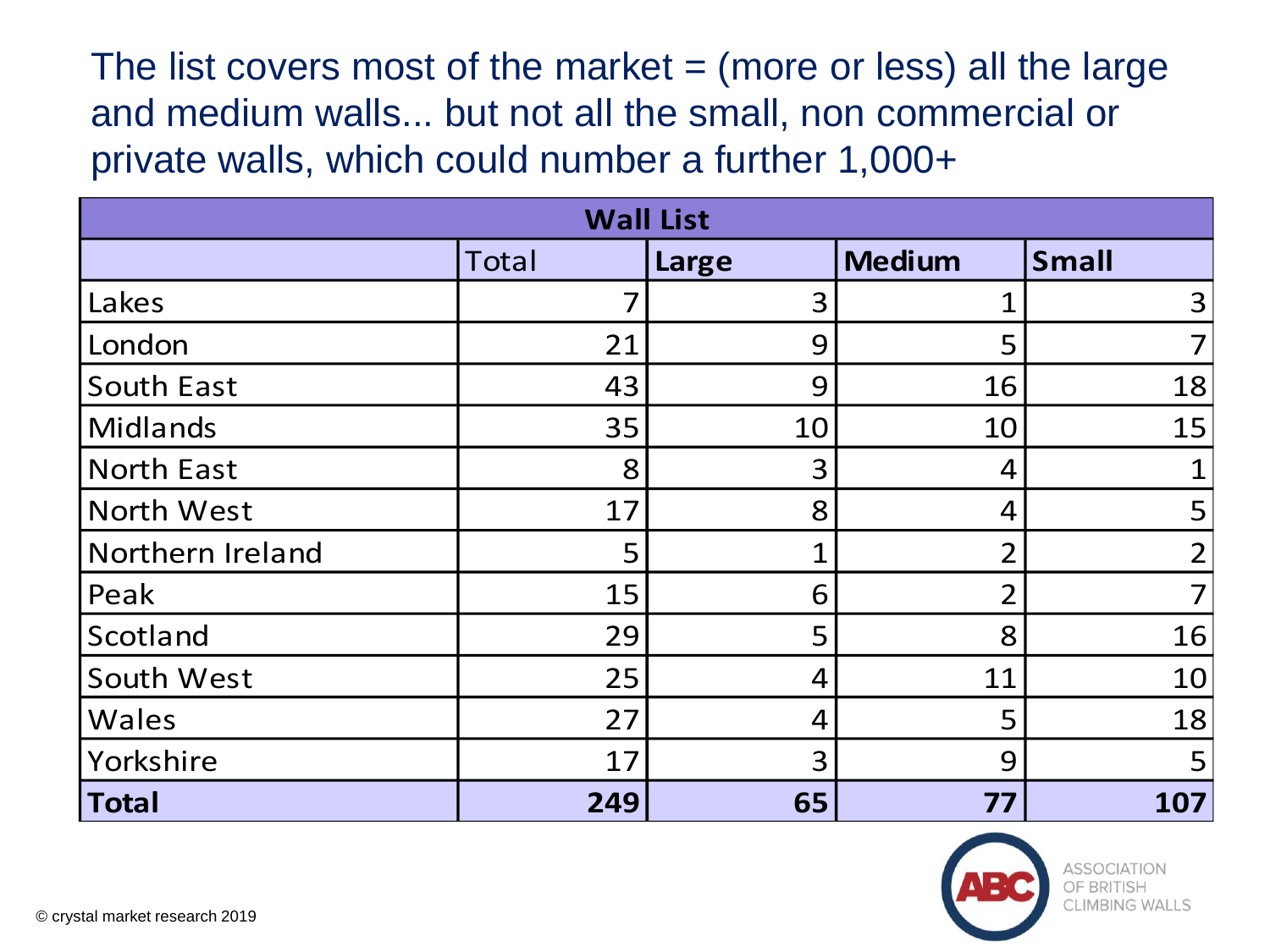10% of walls on the list are new… they tend to be larger. Walls that have closed are mostly small.

| <b>Walls since summer 2017</b> |                                |    |  |  |  |
|--------------------------------|--------------------------------|----|--|--|--|
|                                | <b>Closed</b><br><b>Opened</b> |    |  |  |  |
| Large                          |                                |    |  |  |  |
| Medium                         | 11                             |    |  |  |  |
| Small                          |                                | 12 |  |  |  |
| <b>Total</b><br>24<br>17       |                                |    |  |  |  |

Note: 10 of the walls that have closed are High Sports/Climb



**ASSOCIATION** OF BRITISH **CLIMBING WALLS**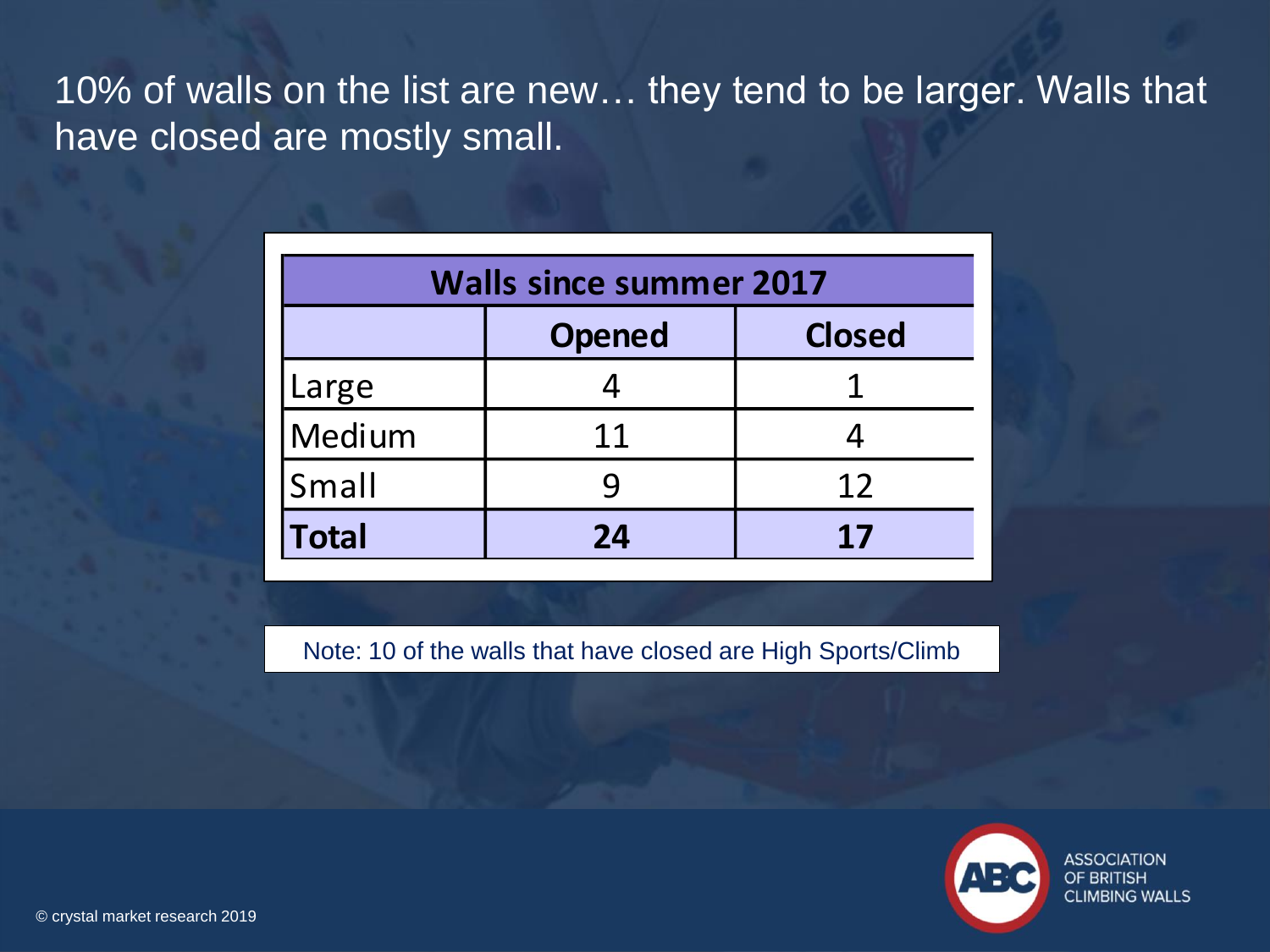The wall owner or manager was interviewed by phone… a few completed the questionnaire independently



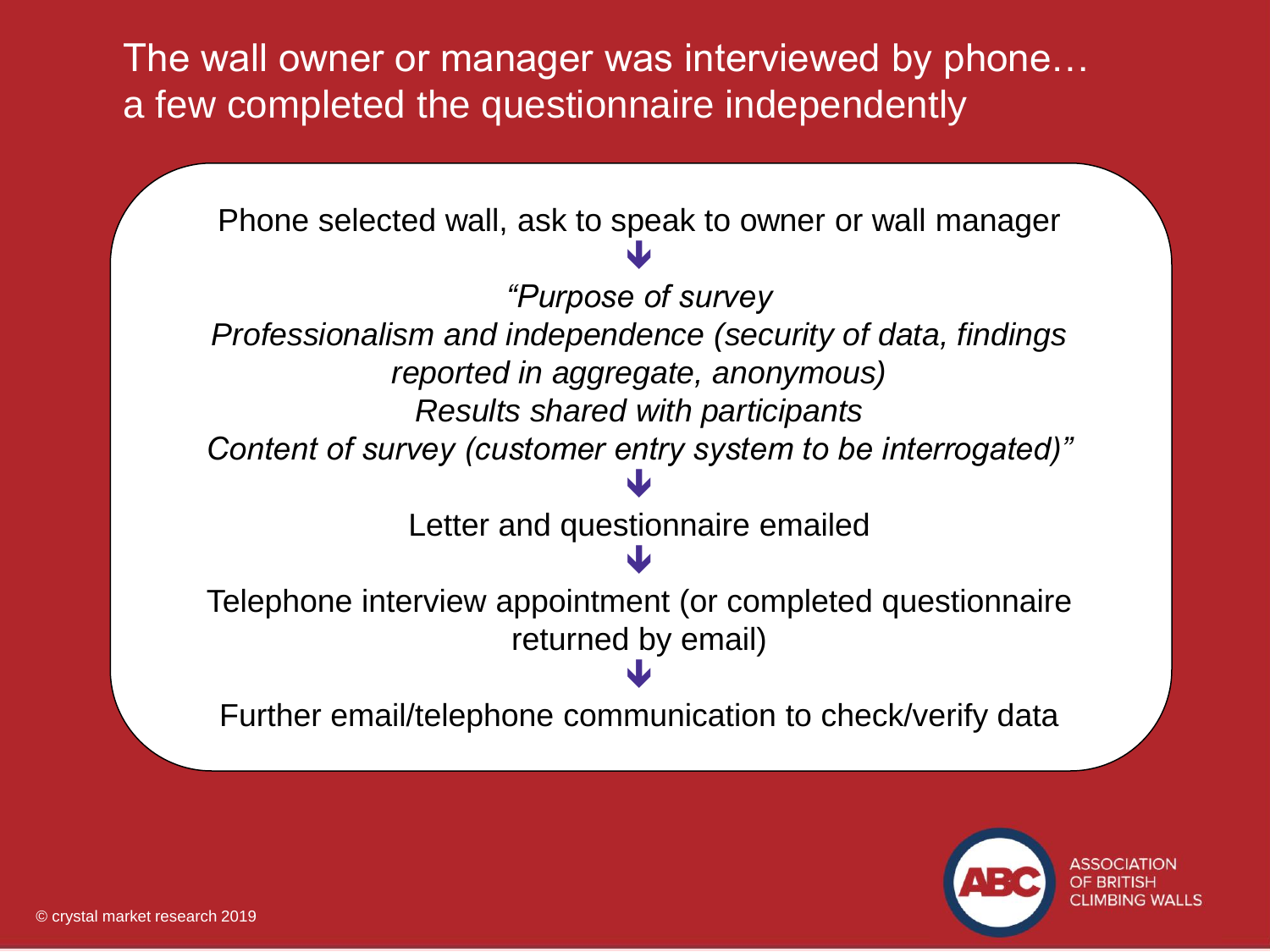## All parts of the country and size of wall are well represented in the survey…

| <b>Survey Sample</b> |                |                |               |              |
|----------------------|----------------|----------------|---------------|--------------|
|                      | <b>Total</b>   | Large          | <b>Medium</b> | <b>Small</b> |
| Lakes                | 1              |                | O             |              |
| London               | 4              | 4              |               |              |
| South East           | 7              | 0              | 4             | 3            |
| Midlands             | 4              | 1              | 3             |              |
| <b>North East</b>    | 1              | 1              |               |              |
| North West           | 3              | 1              |               |              |
| Northern Ireland     | 1              | 0              |               |              |
| Peak                 | $\overline{2}$ | 1              |               |              |
| Scotland             | 4              | $\overline{2}$ |               | າ            |
| South West           | 3              | 0              |               |              |
| Wales                | 4              | 1              |               | 3            |
| Yorkshire            | $\overline{2}$ | Ω              |               |              |
| <b>Total</b>         | 36             | 12             | 12            | 12           |

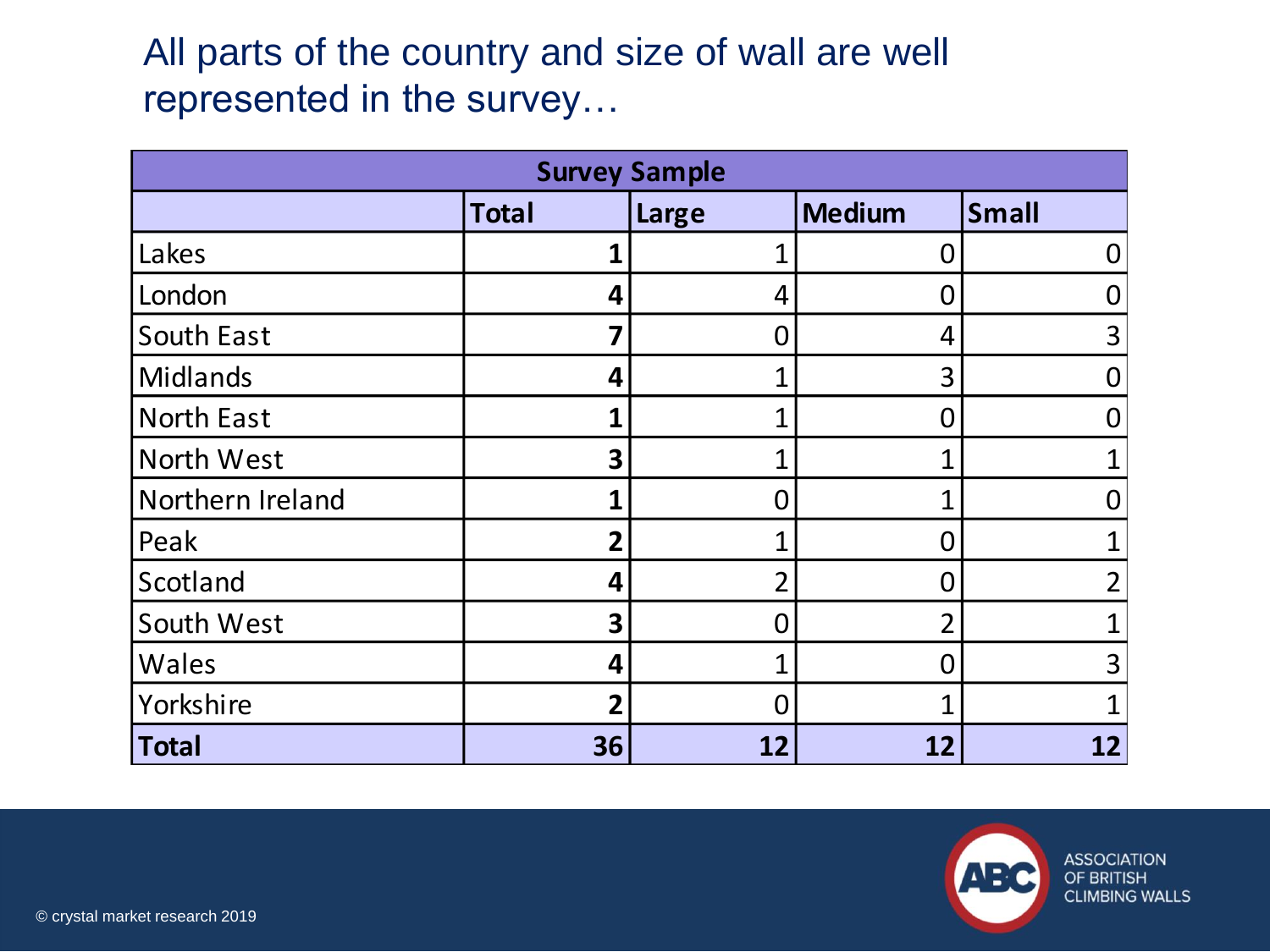# **Shape and structure of the market & service offer**

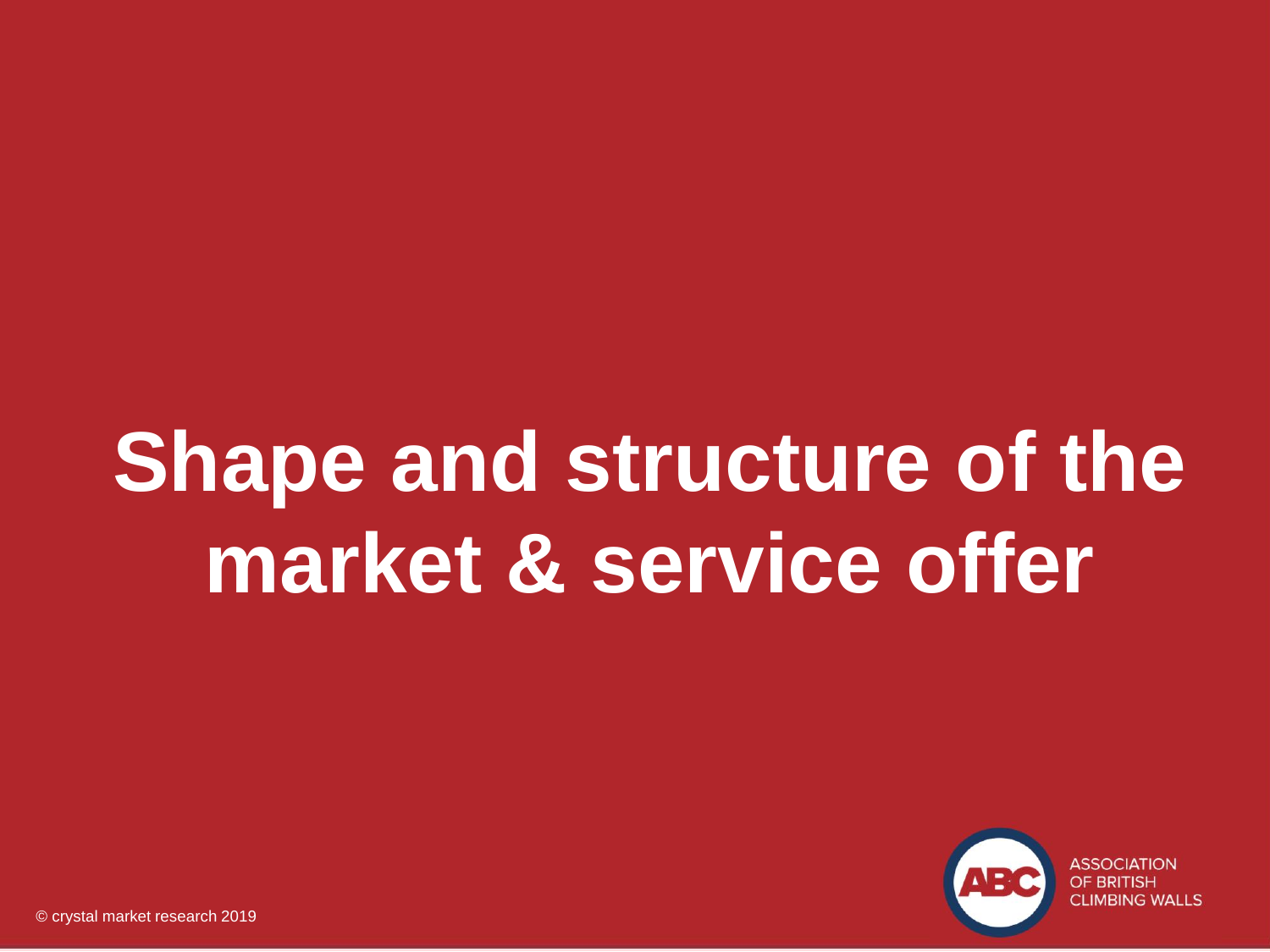All the large walls in the survey are dedicated walls… the small walls tend to be in leisure, sports or activity centres…

| Size of wall        | <b>Dedicated</b> | <b>Leisure</b><br>centre | <b>University</b><br>sports, activity,<br>community<br>centre |
|---------------------|------------------|--------------------------|---------------------------------------------------------------|
| Large $(n = 12)$    | 12               | $\Omega$                 |                                                               |
| Medium ( $n = 12$ ) |                  | 3                        | $\overline{2}$                                                |
| Small ( $n = 12$ )  | 3                | 6                        | 3                                                             |
| TOTAL $(n = 36)$    | 22               | 9                        | 5                                                             |

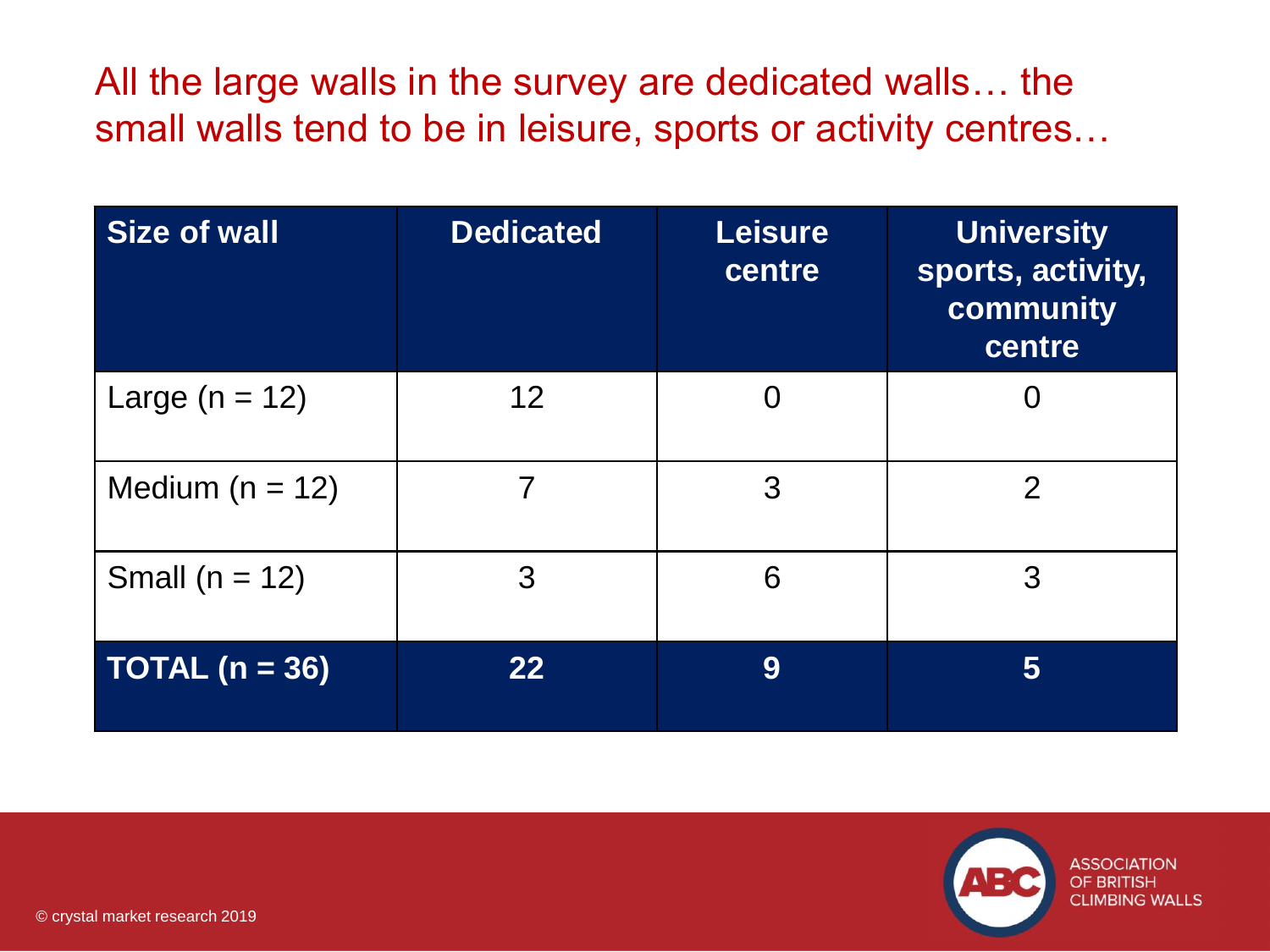There are some established climbing walls but also lots of new entrants… 1 in 5 are under 2 years old… anecdotal mention of existing walls expanding and future new walls



**Age of Walls %s**



**ASSOCIATION** OF BRITISH **CLIMBING WALLS**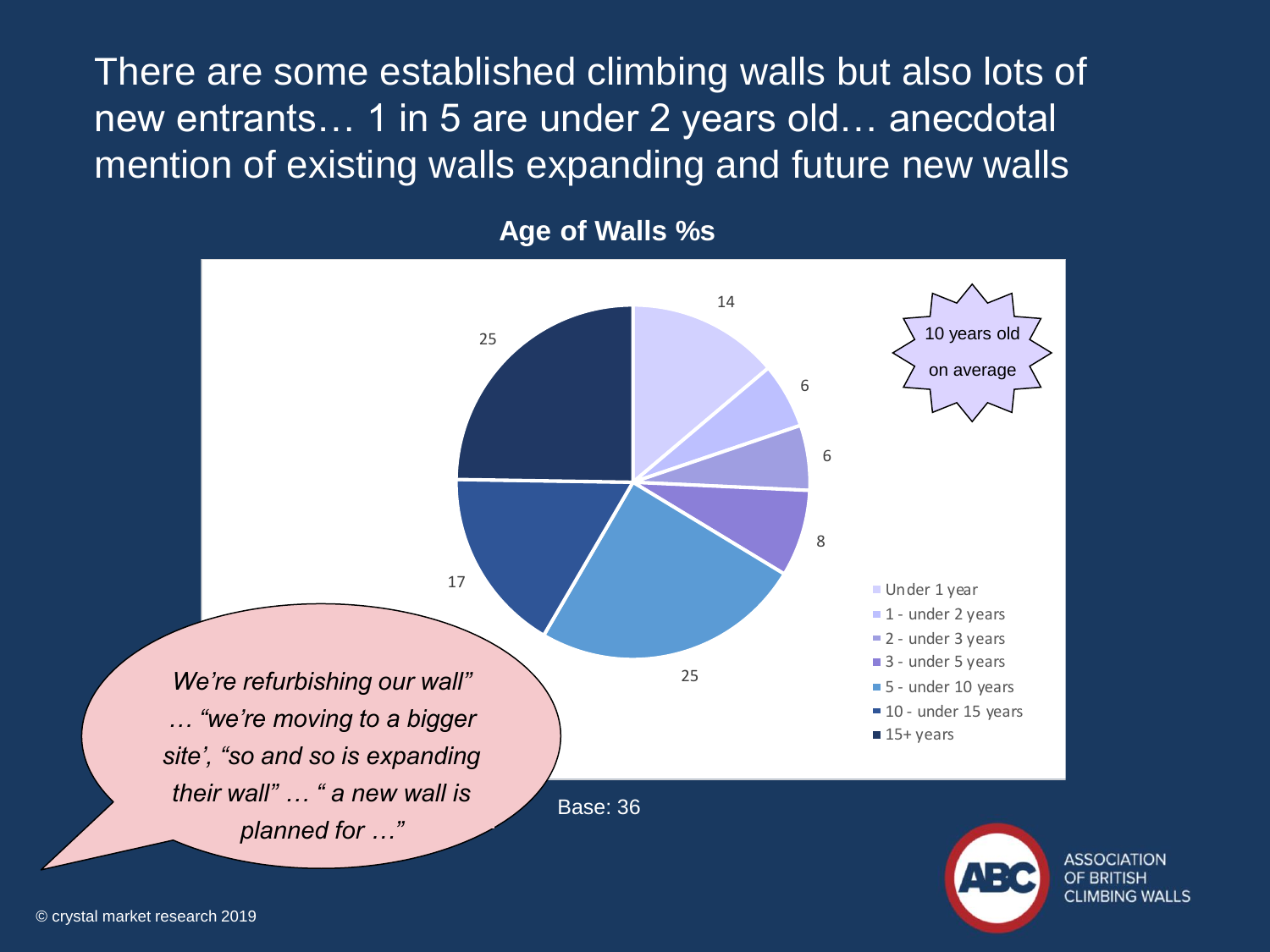## **Bouldering continues to be the most popular form of indoor climbing...**



Base: 36

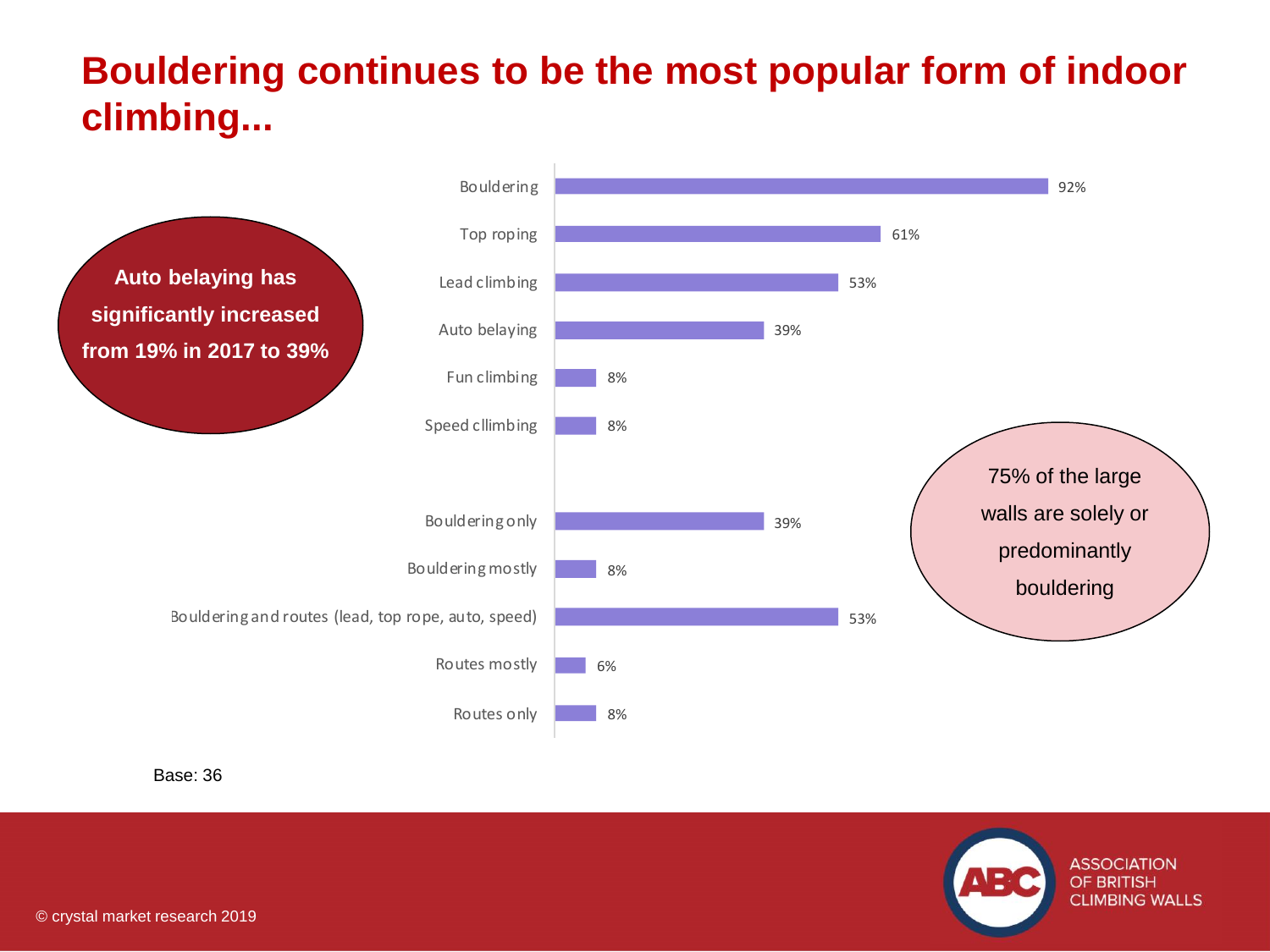## **There's more to climbing walls than climbing... there are social, educational, self improvement and competitive aspects**





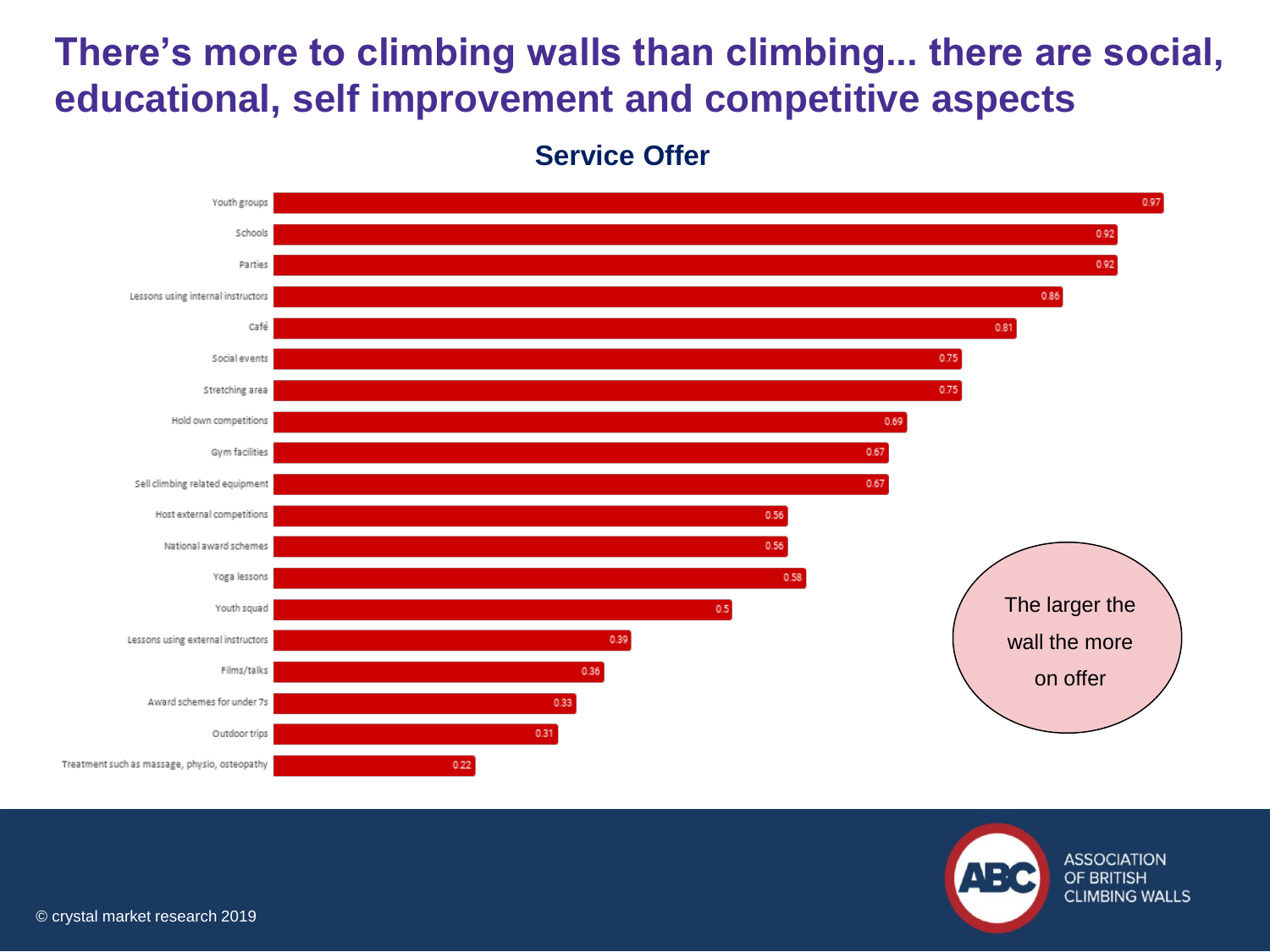## **Most walls have the capacity to know a lot about their customers...**

#### **Computer Entry System**

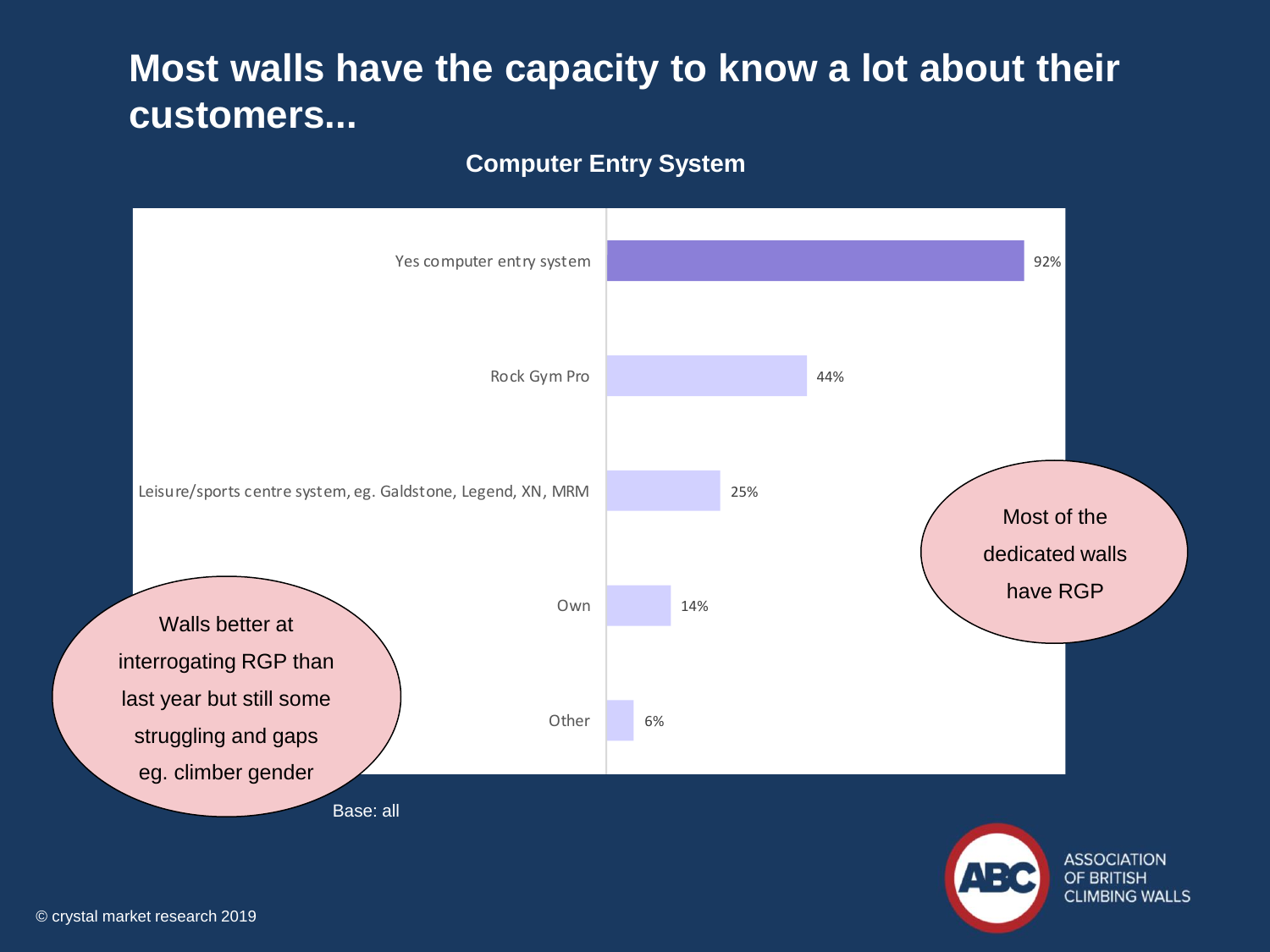# **Customer participation and demographics**

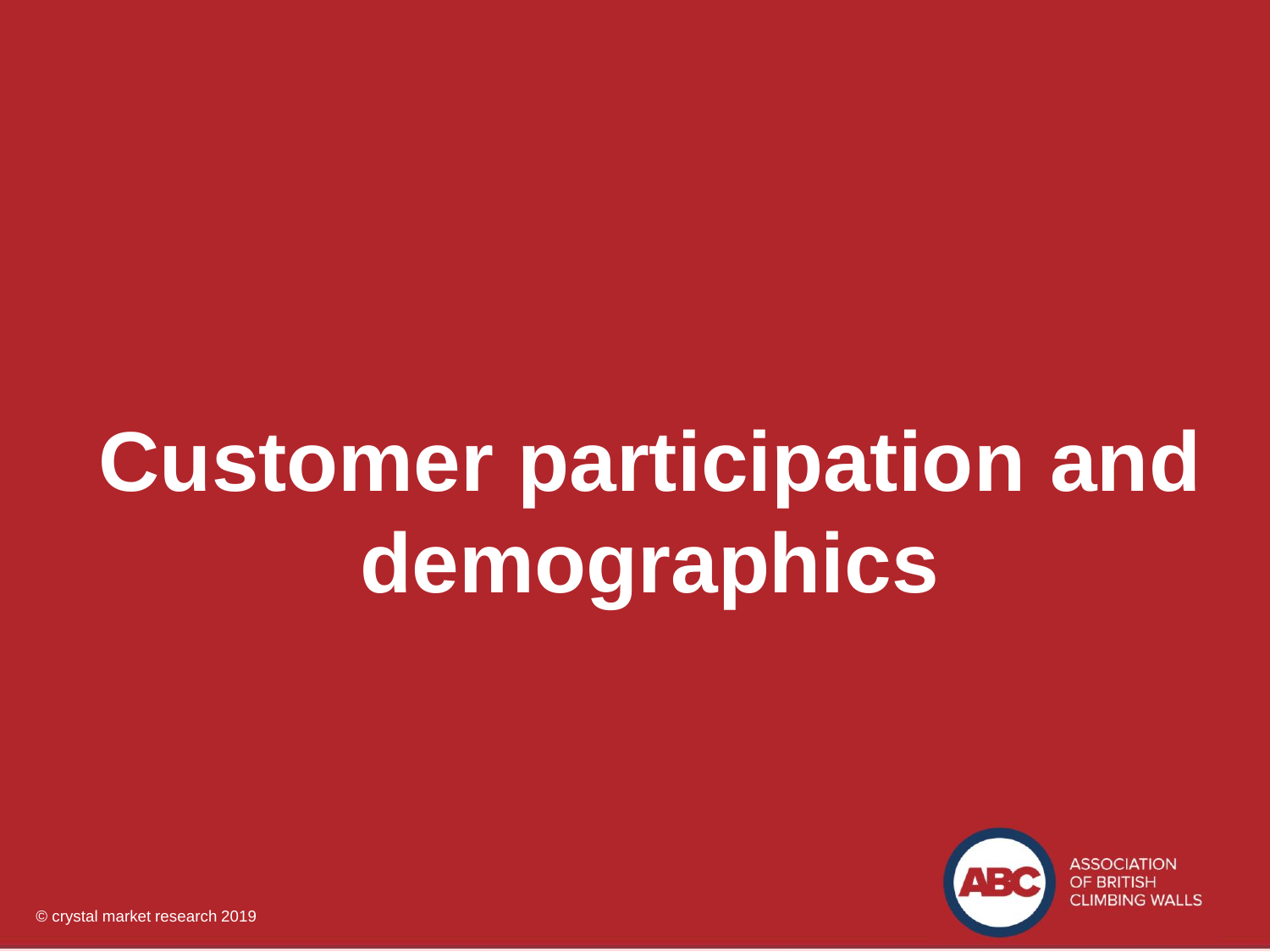## **Approaching 1.5 million people have climbed indoors independently\* in the last 12 months... a 50% increase since 2017**

| Unique users in last 12 months climbing<br>independently* | 2017<br><b>Survey</b> |     |           |         |
|-----------------------------------------------------------|-----------------------|-----|-----------|---------|
| <b>Wall size</b>                                          | Gross #               |     |           |         |
| Large                                                     | 14,678                | 65  | 953,580   | 538,428 |
| <b>Medium</b>                                             | 5,298                 | 77  | 407,955   | 271,883 |
| <b>Small</b>                                              | 1,083                 | 107 | 115,881   | 147,172 |
| <b>TOTAL</b>                                              |                       |     | 1,477,416 | 957,483 |

Base: 31

Note: much of this increase will be due to having larger walls in the sample this time. The survey sample this year is judged to be more representative than in 2017.

**Independent climbers at non commercial, private and other walls not covered by this survey**

\*not part of a group, lesson or award scheme, i.e. unsupervised

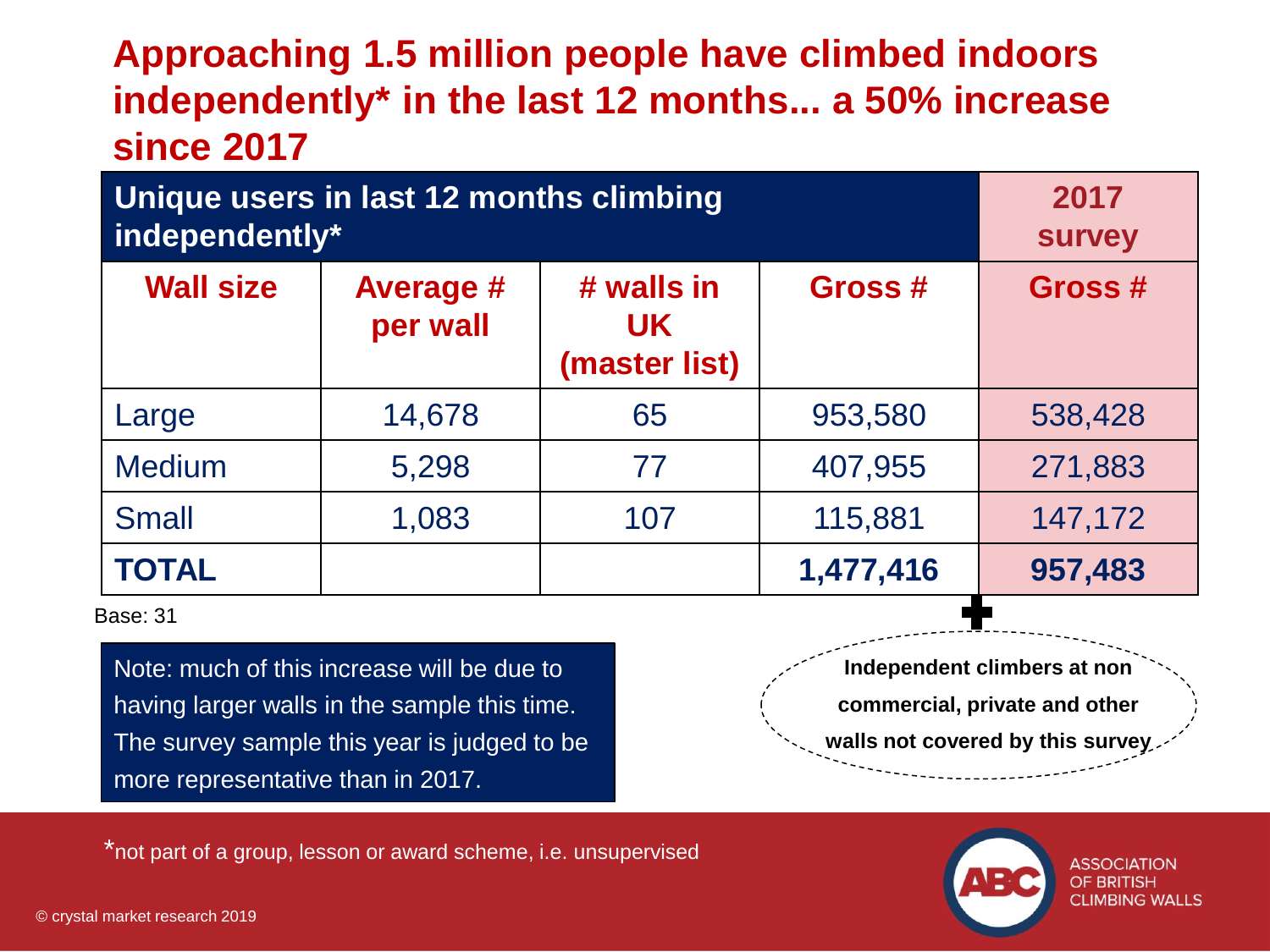## **Approaching 120,000 'regularly' climb independently indoors... a 30% increase since 2017.**

| twice every 28 days | Independent climbers climbing at least | 2017<br><b>Survey</b>                       |         |         |                                         |
|---------------------|----------------------------------------|---------------------------------------------|---------|---------|-----------------------------------------|
| <b>Wall size</b>    | <b>Average #</b><br>per wall           | # walls in<br><b>UK</b><br>(master<br>list) | Gross # | Gross # | 50,379 climb<br>at least once<br>a week |
| Large               | 939                                    | 65                                          | 61,011  | 44,961  | Only 8% of                              |
| <b>Medium</b>       | 518                                    | 77                                          | 39,910  | 32,652  | independent                             |
| <b>Small</b>        | 145                                    | 107                                         | 15,503  | 10,837  | climbers are<br>'regulars'              |
| <b>TOTAL</b>        |                                        |                                             | 116,242 | 88,450  |                                         |

Base: 27

Note: '30 minutes activity of at least moderate intensity at least twice every 28 days' is Sport England's definition of 'regularly taking part in sport and physical activity'

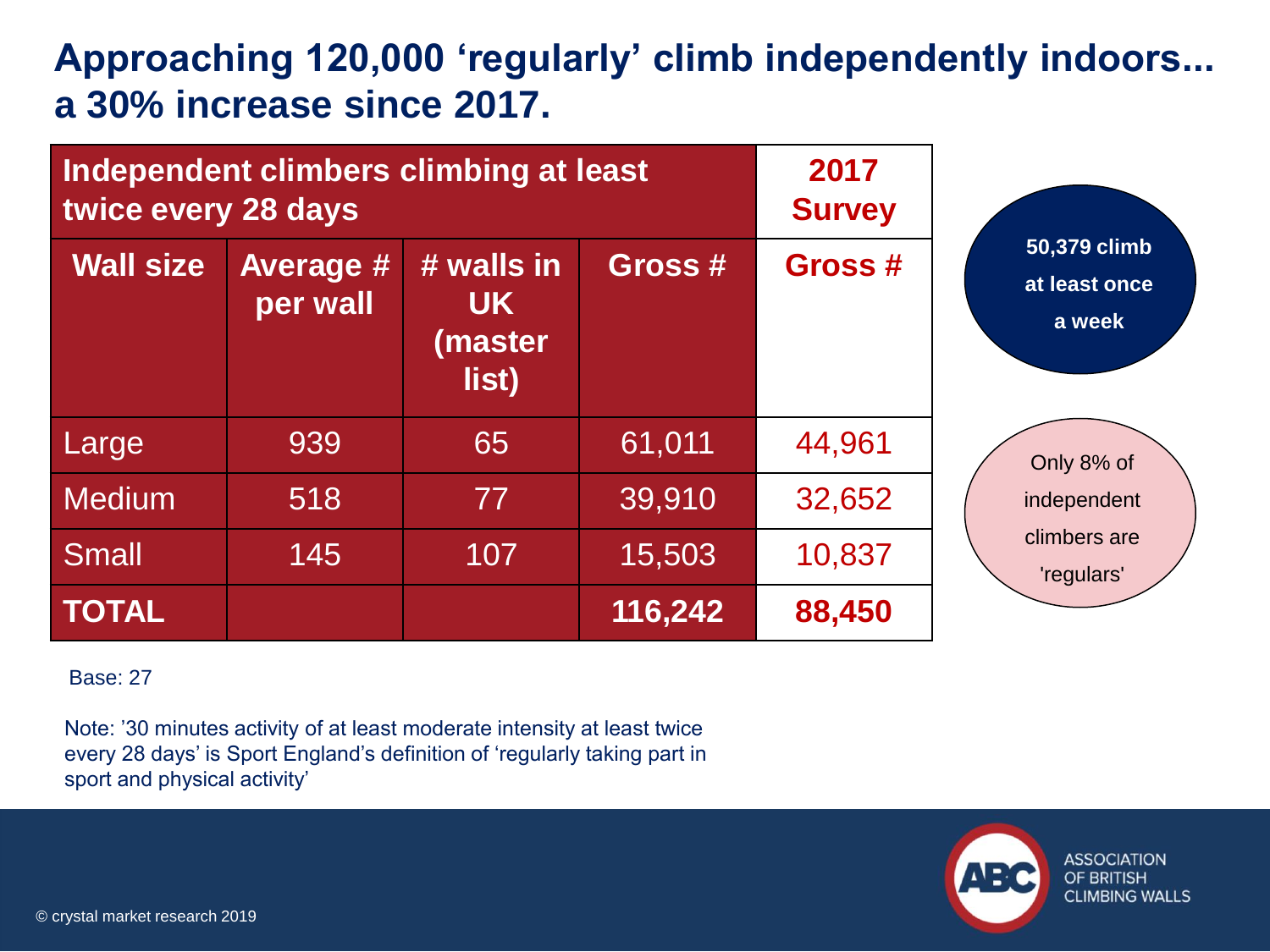## **It is estimated that 1 in 3 independent climbers are women… the number of women climbing regularly has increased**

#### **Independent climber gender split Regular independent climber gender split**



#### Base: 35

Note 1: figures based mostly on estimates, not customer entry data

Note 2: Averages not weighted according to size of wall

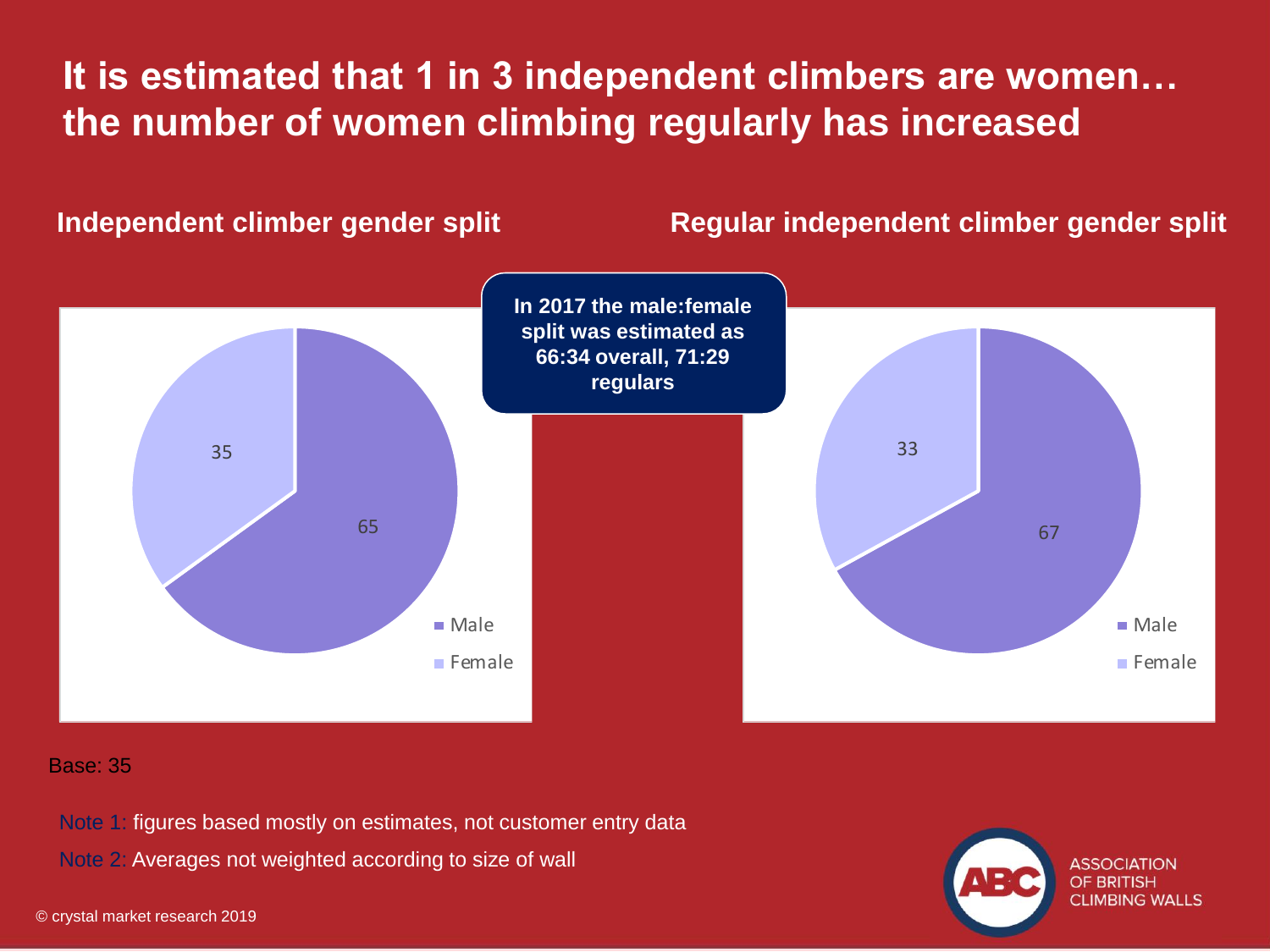Indoor climbing is predominantly, though not entirely, a younger person's sport… the age profile of independent climbers hasn't changed.



#### **Independent climber age split Regular independent climber age split**



**Note 1:** figures based on a mixture of customer entry data and estimates **Note 2:** Averages not weighted according to size of wall

**ASSOCIATION** OF BRITISH **CLIMBING WALLS**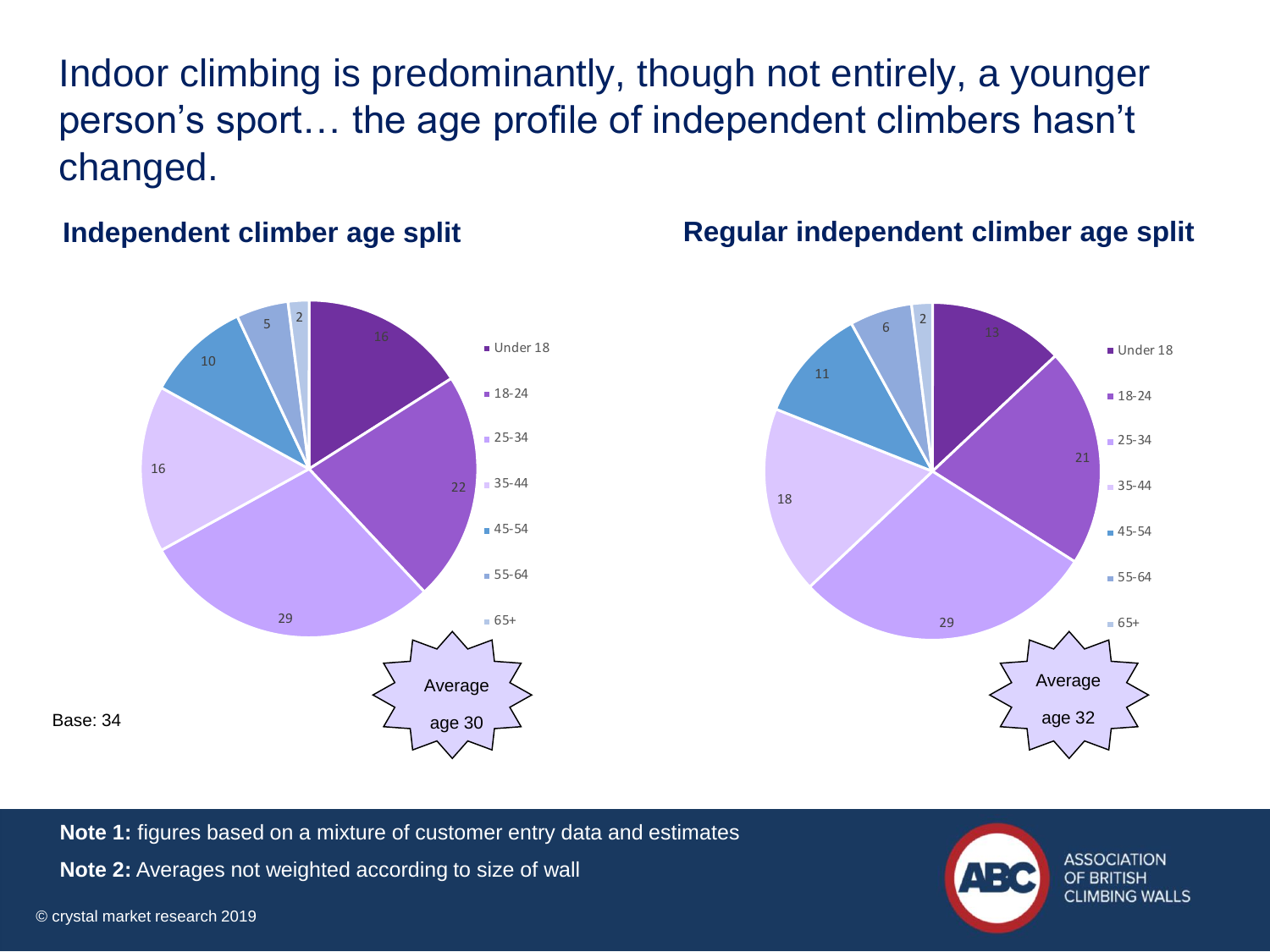**Climbing indoors is a sport in its own right… the perception is that most indoor climbers don't climb outdoors… regular indoor climbers are thought to be more likely to also climb outdoors.**

### **Perception of where independent climbers climb**









**Note:** entirely estimated figures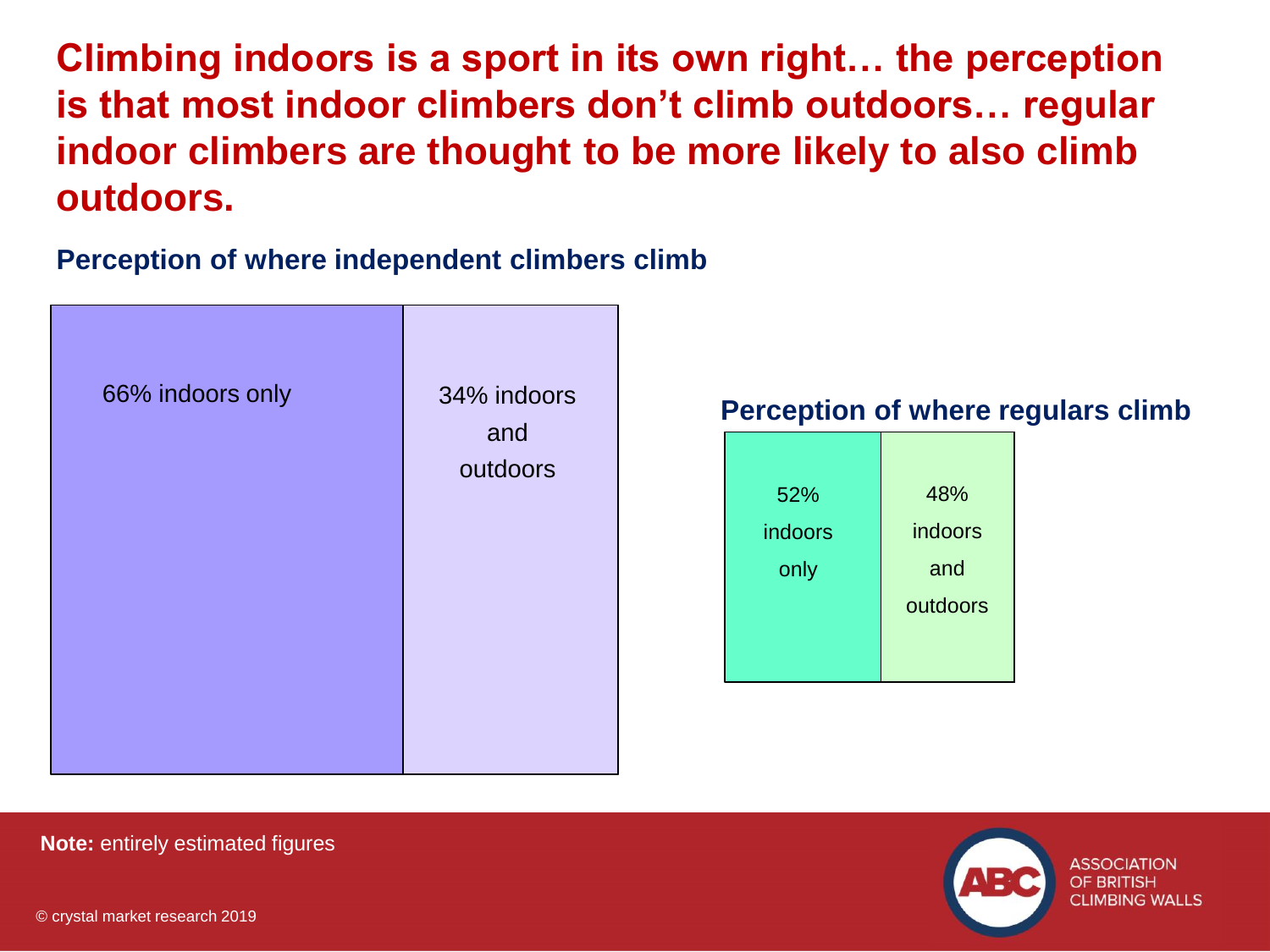**This year fewer walls report an increase in the number of independent climbers and the average increase is lower… some walls are reaching saturation point**

| <b>Number of independent climbers over</b><br>last 12 months has | 2017 survey |     |                     |
|------------------------------------------------------------------|-------------|-----|---------------------|
| <b>Increased</b>                                                 | 55%         | 80% | 16%                 |
| Stayed the same                                                  | 31%         | 16% | average<br>increase |
| <b>Decreased</b>                                                 | 14%         | 4%  |                     |

*"It's competition from 3 new walls that are in a better location" … "we're bulging at the seams, new walls have taken some climbers because it's too busy at our wall', "we're focusing on supervised climbing"*

Base: 29 (6 walls <2 years old excluded, 1 'don't know) **Note:** last 12 months figures based on a mixture of customer entry data and estimates



© crystal market research 2019

8% averac ncreas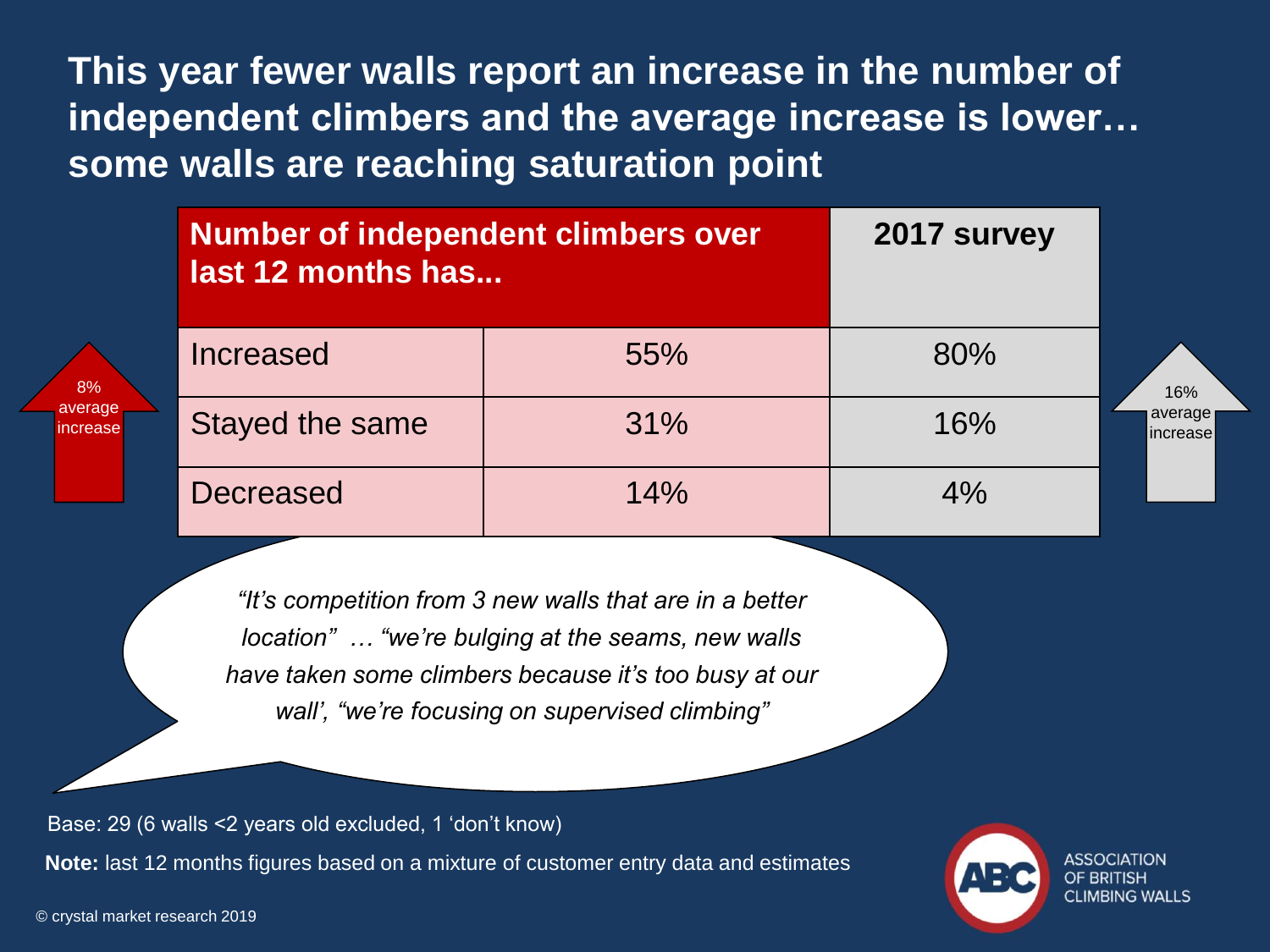Most walls expect the number of independent climbers to increase… new walls are especially optimistic… increased competition and internal capacity are issues for a few... expansion and improvement is key

|                     | "Planning to revamp the wall""moving to a bigger<br>site""about to open improved wall with auto belaying"<br>"we're hoping the new build will arrest decline"                                                                                                                                                             |     |             |                     |  |
|---------------------|---------------------------------------------------------------------------------------------------------------------------------------------------------------------------------------------------------------------------------------------------------------------------------------------------------------------------|-----|-------------|---------------------|--|
|                     | <b>Expect number of independent climbers</b><br>over next 12 months to                                                                                                                                                                                                                                                    |     | 2017 survey |                     |  |
| 19%                 | Increase                                                                                                                                                                                                                                                                                                                  | 75% | 88%         | 12%                 |  |
| average<br>increase | Stay the same                                                                                                                                                                                                                                                                                                             | 19% | 12%         | average<br>increase |  |
|                     | Decrease                                                                                                                                                                                                                                                                                                                  | 6%  | $0\%$       |                     |  |
| Base: 36            | "We're reaching a plateau"  "we're getting to critical mass"  "no<br>more capacity" "going to close the wall and convert the space to<br>alternative usage, it's too small" "3 new walls are possibly opening<br>in the area" "expect less of an increase next year because 2 new<br>bouldering walls are opening nearby" |     |             |                     |  |

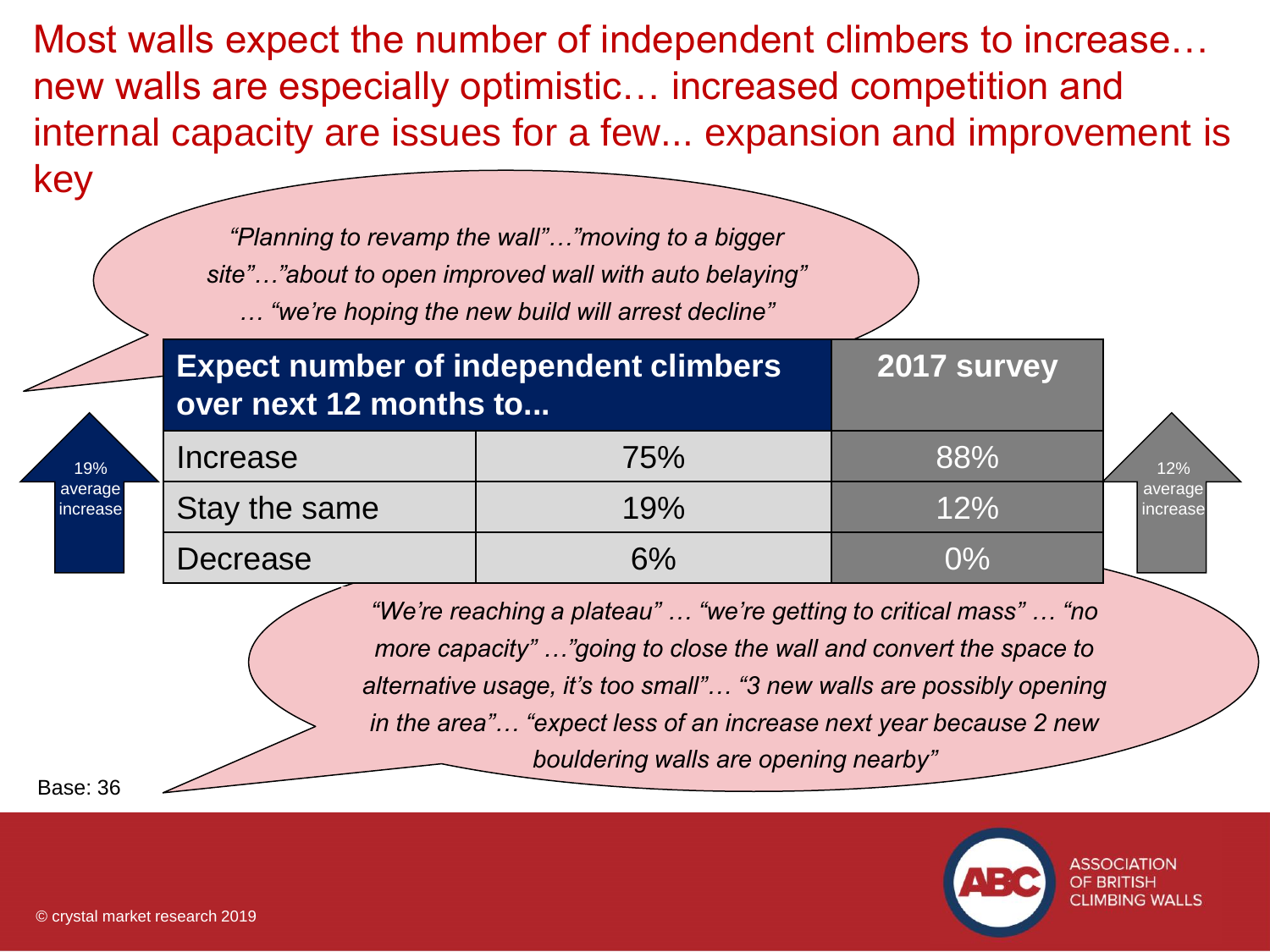Over half a million U18s have climbed indoors under supervision\* in the last 12 months... a 42% increase since 2017… mostly derived from smaller walls

| Under 18s climbing supervised* in the last 12 months | 2017 survey                  |                                |                   |         |
|------------------------------------------------------|------------------------------|--------------------------------|-------------------|---------|
| <b>Wall size</b>                                     | <b>Average #</b><br>per wall | # walls in UK<br>(master list) | Gross #           | Gross # |
| Large                                                | 3,197                        | 65                             | 207,817           | 200,879 |
| <b>Medium</b>                                        | 2,372                        | 77                             | 182,653           | 115,920 |
| <b>Small</b>                                         | 1,611                        | 172,404                        | 77,921            |         |
| <b>TOTAL</b>                                         |                              |                                | 562,873<br>$\sim$ | 394,721 |

#### Base: 21

**Note 1:** figures based on customer entry data and some estimates **Note 2:** many walls found it difficult to count supervised climbers \*either with school or a youth group, as part of an award scheme, having lessons or at a party

**U18s climbing supervised at non commercial, private and other walls not covered by this survey, e.g. schools**



ASSOCIATION OF BRITISH **CLIMBING WALLS**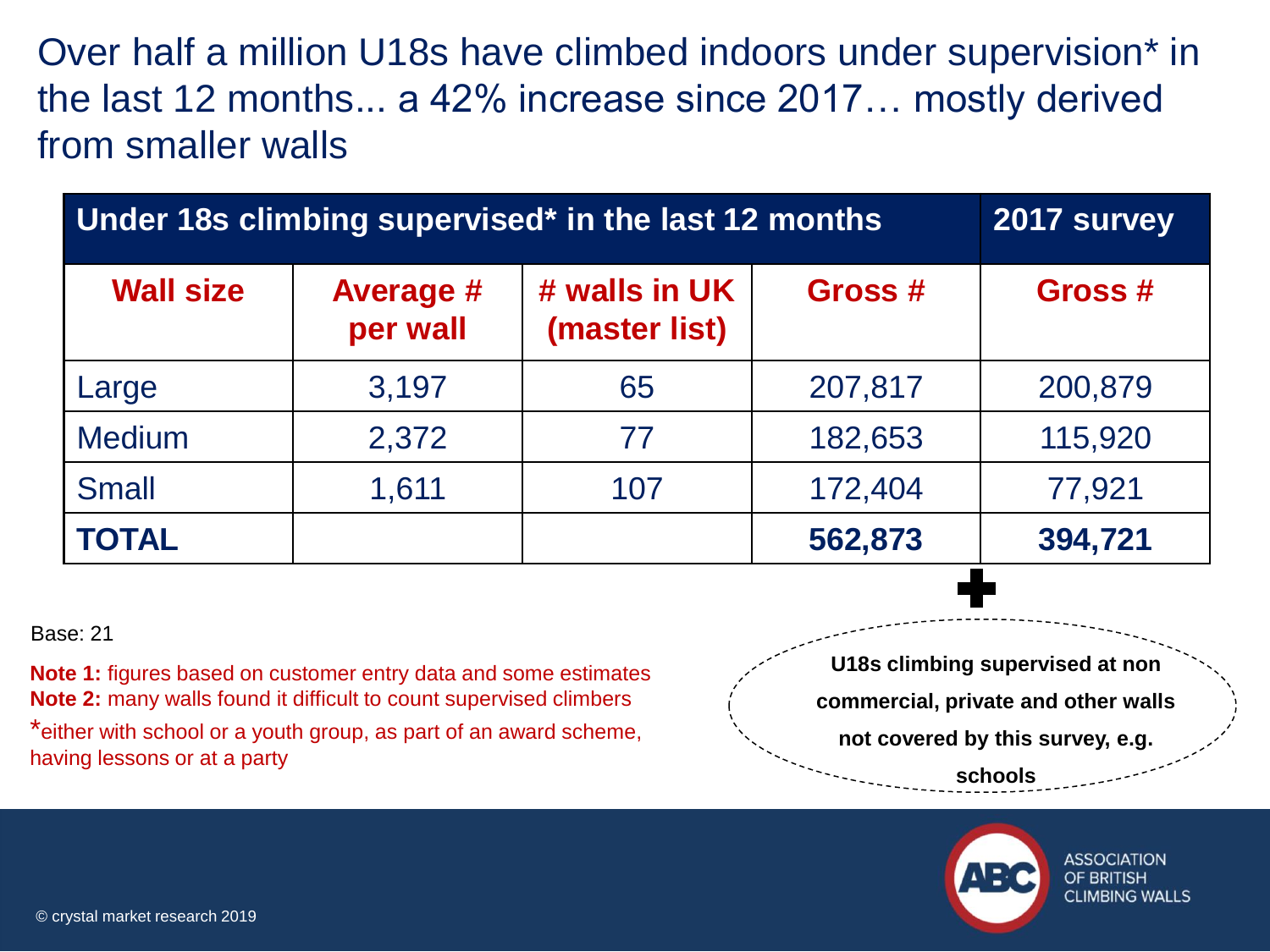## **This year most walls continue to report a similar increase in the number of U18 supervised climbers**

| <b>Number of U18 supervised climbers</b><br>over last 12 months has | 2017 survey |     |                |
|---------------------------------------------------------------------|-------------|-----|----------------|
| Increased                                                           | 75%         | 72% |                |
| Stayed the same                                                     | 7%          | 16% | 16%<br>average |
| <b>Decreased</b>                                                    | 18%         | 12% |                |

Base: 28 (6 walls <2 years old excluded, 2 'don't know)

**Note 1:** last 12 months figures based on a mixture of customer entry data and estimates.



© crystal market research 2019

13%

average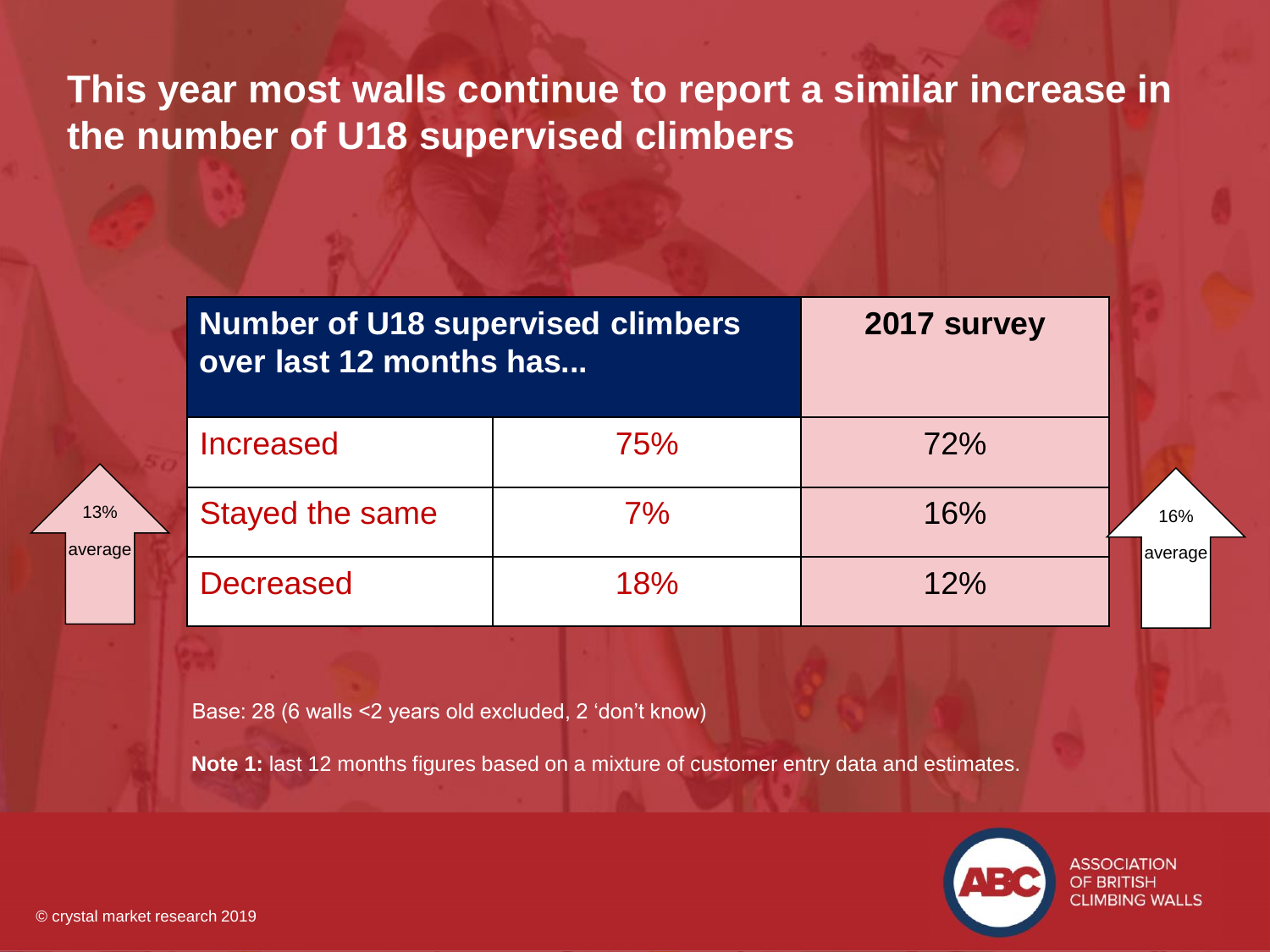## **Expectations for U18 supervised numbers continue to be upbeat**

|                     | <b>Expect number of U18 supervised</b><br>climbers in next 12 months to |     | 2017 survey |                |
|---------------------|-------------------------------------------------------------------------|-----|-------------|----------------|
| 13%                 | Increase                                                                | 79% | 88%         | 13%<br>average |
| average<br>increase | Stay the same                                                           | 17% | 8%          | increase       |
|                     | <b>Decrease</b>                                                         | 3%  | 4%          |                |

Base: 34

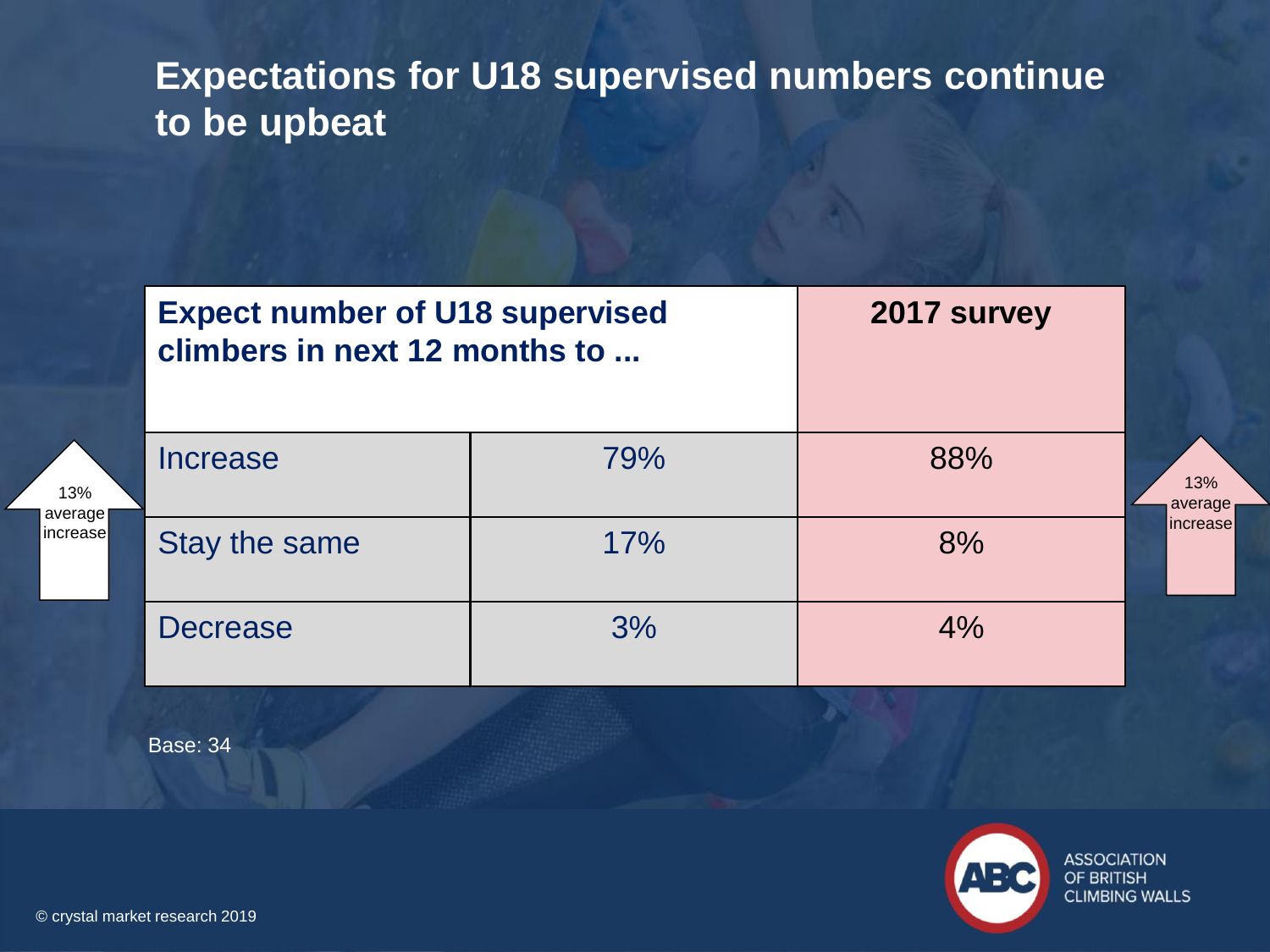Supervised adults are a relatively small part of the indoor climbing market… around 150,000

| <b>Adults climbing supervised in the last 12 months</b> |                       |                                |         |  |
|---------------------------------------------------------|-----------------------|--------------------------------|---------|--|
| <b>Wall size</b>                                        | Average # per<br>wall | # walls in UK<br>(master list) | Gross # |  |
| Large                                                   | 1,159                 | 65                             | 75,353  |  |
| <b>Medium</b>                                           | 411                   | 77                             | 31,630  |  |
| <b>Small</b>                                            | 342                   | 107                            | 36,626  |  |
| <b>TOTAL</b>                                            |                       |                                | 143,609 |  |

Base: 30

Note: some adult supervised climbers will have moved on to become independent climbers so may be double counted

**Adults climbing supervised at non commercial, private and other walls not covered by this survey**

Note 1: new question this year Note 2: figures based on customer entry data and estimates



**ASSOCIATION OF BRITISH CLIMBING WALLS**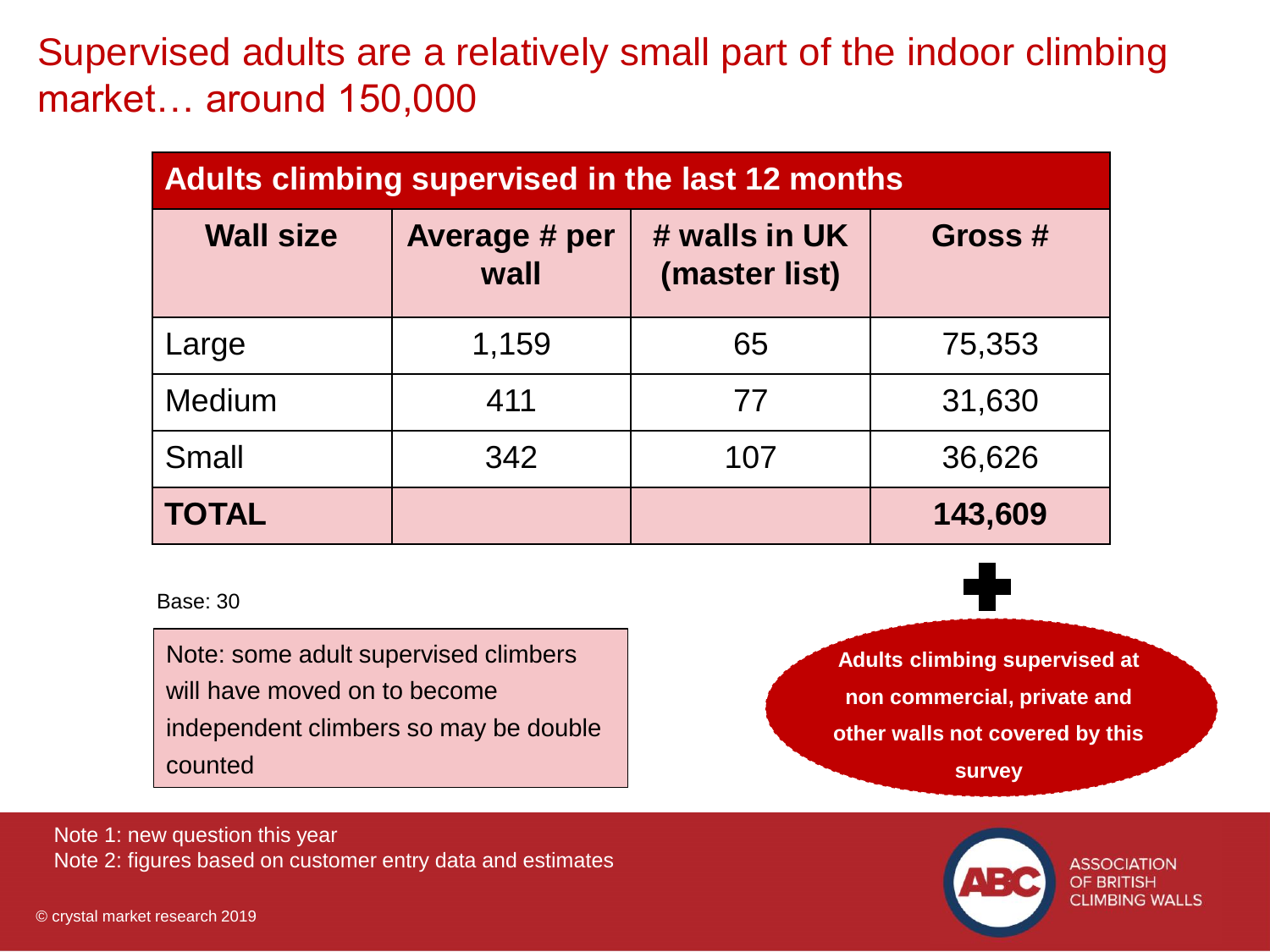**Adult supervised climbing hasn't been a major growth area... 'only' half the walls report an increase** 

| Number of adult supervised climbers over last 12 months has |     |         |
|-------------------------------------------------------------|-----|---------|
| Increased                                                   | 52% | 8%      |
| Stayed the same                                             | 37% | average |
| <b>Decreased</b>                                            | 11% |         |

Base: 27 (6 walls <2 years old excluded, 3 'don't know)

**Note 1:** no trend data **Note 2:** last 12 months figures based on a mixture of customer entry data and estimates.

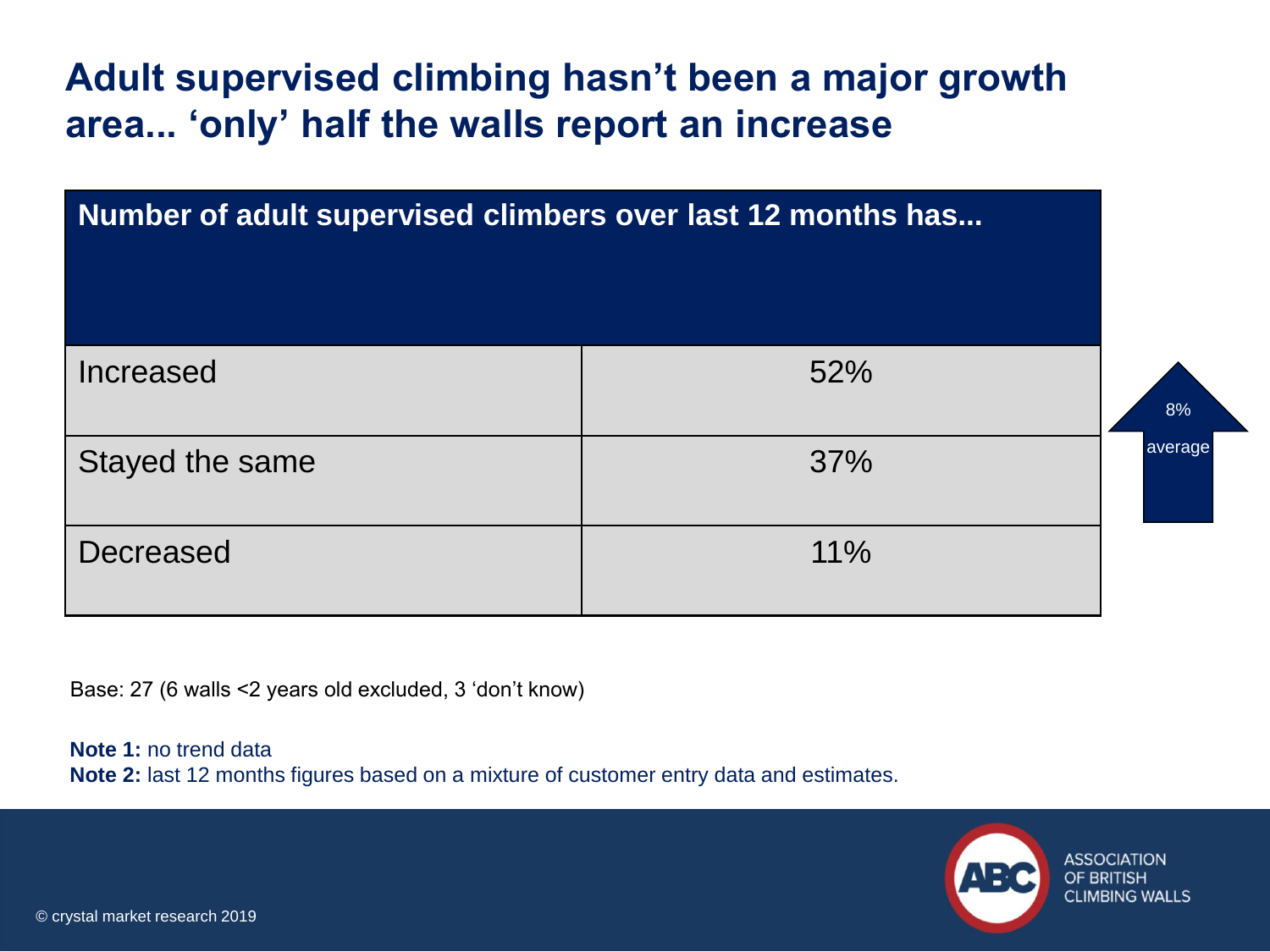**…nor is supervised climbing among adults expected to become a major growth area... 'only' half the walls expect it to increase**



Base: 34

Note 1: no trend data

\*Due to one new wall expecting a 500% increase!

**ASSOCIATION OF BRITISH CLIMBING WALLS**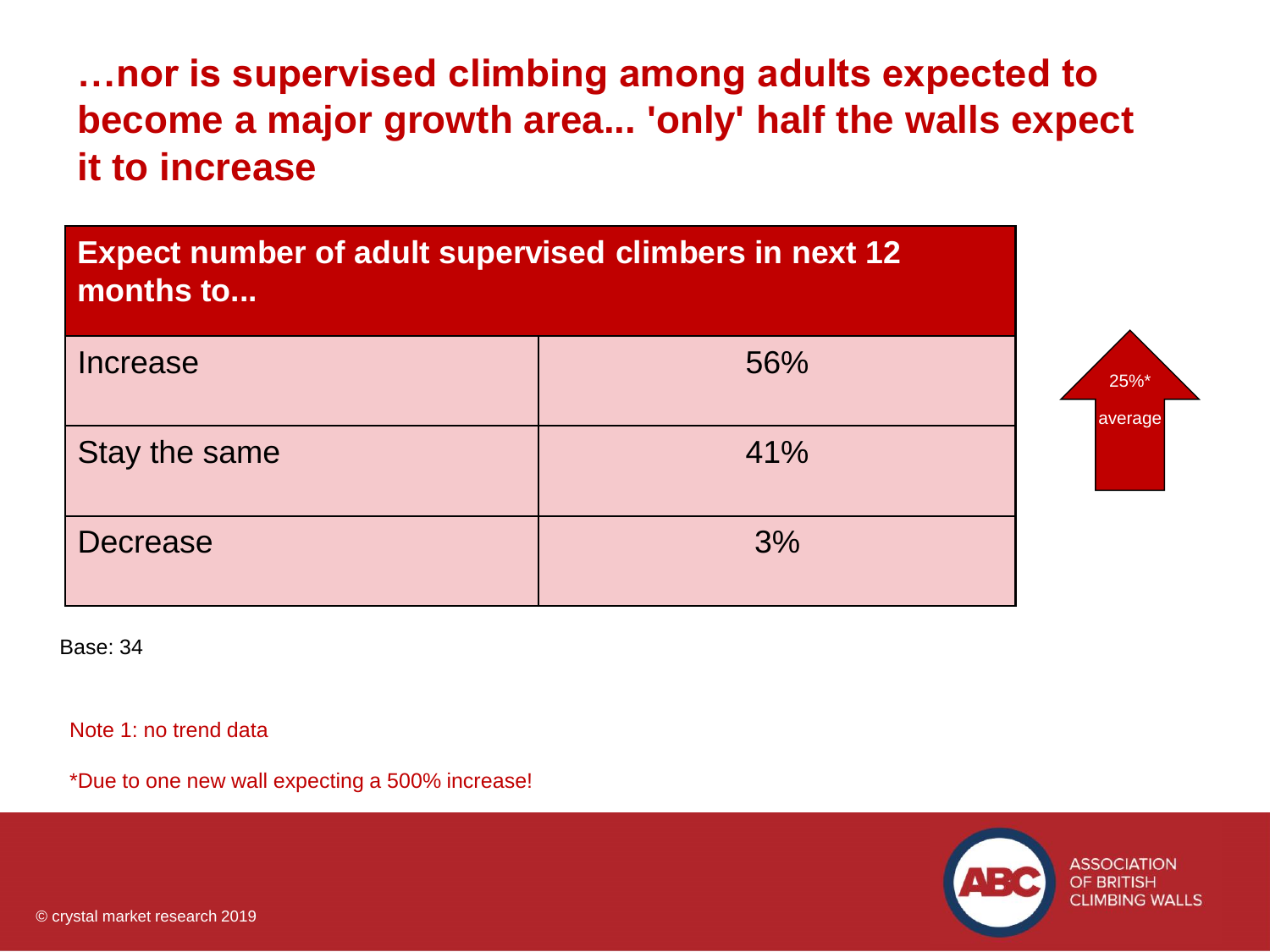Approaching 8 million visits have been made to climbing walls in the last 12 months... a 40% increase on last year

| Visits made in last 12 months |                       |                                |           | 2017<br><b>Survey</b> |
|-------------------------------|-----------------------|--------------------------------|-----------|-----------------------|
| <b>Wall size</b>              | Average # per<br>wall | # walls in UK<br>(master list) | Gross #   | Gross #               |
| Large                         | 81,877                | 65                             | 5,321,873 | 2,614,937             |
| <b>Medium</b>                 | 26,052                | 77                             | 2,006,004 | 1,872,539             |
| <b>Small</b>                  | 6,932                 | 107                            | 533,729   | 1,110,938             |
| <b>TOTAL</b>                  | 39,569                |                                | 7,861,706 | 5,598,413             |

Base: 34

Note: some of this increase will be due to the participation of 3 very large walls in this year's survey



**Note 1:** figures based on customer entry data



ASSOCIATION OF BRITISH **CLIMBING WALLS**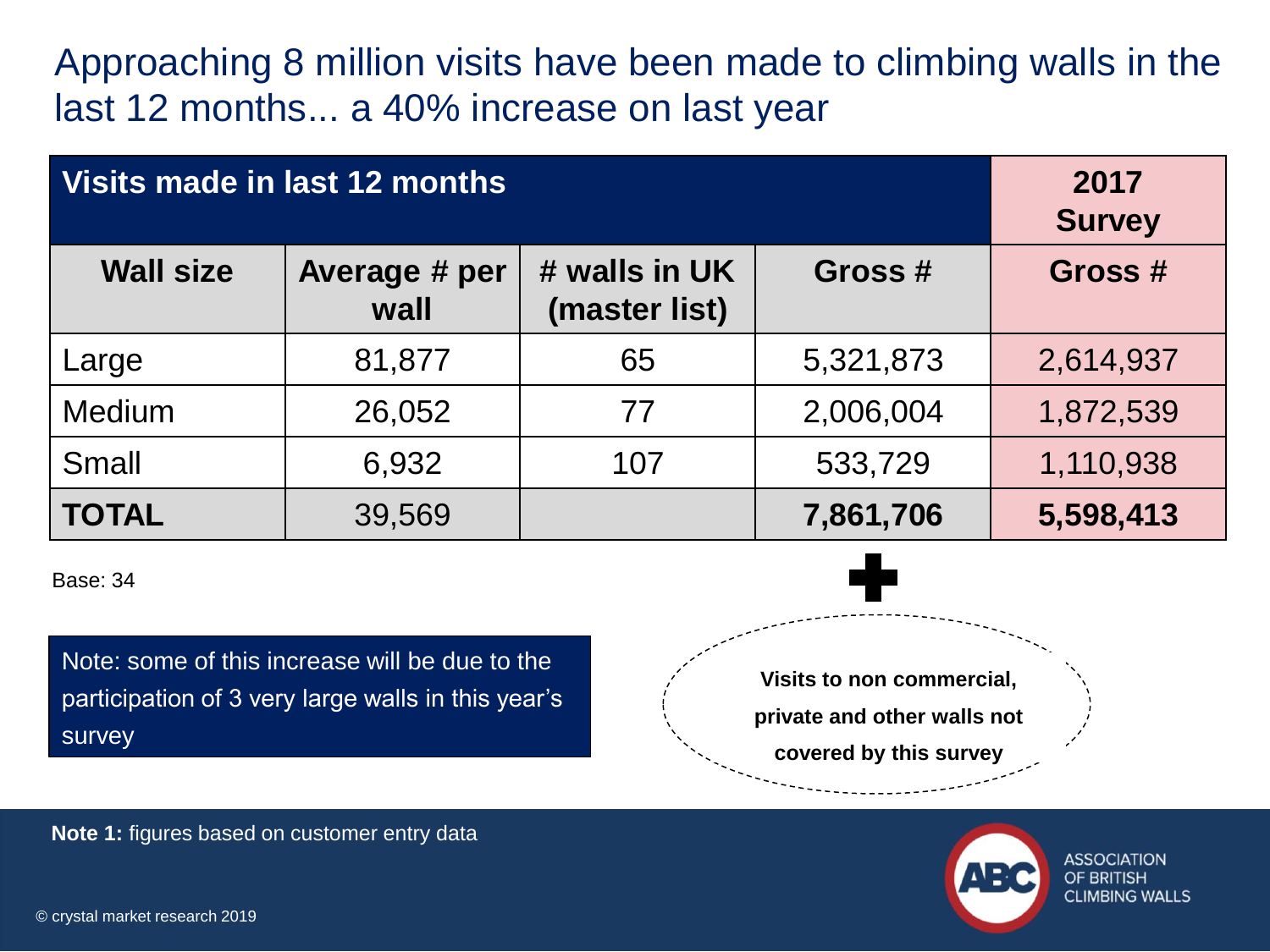## **In summary, indoor climber and footfall estimates are…**



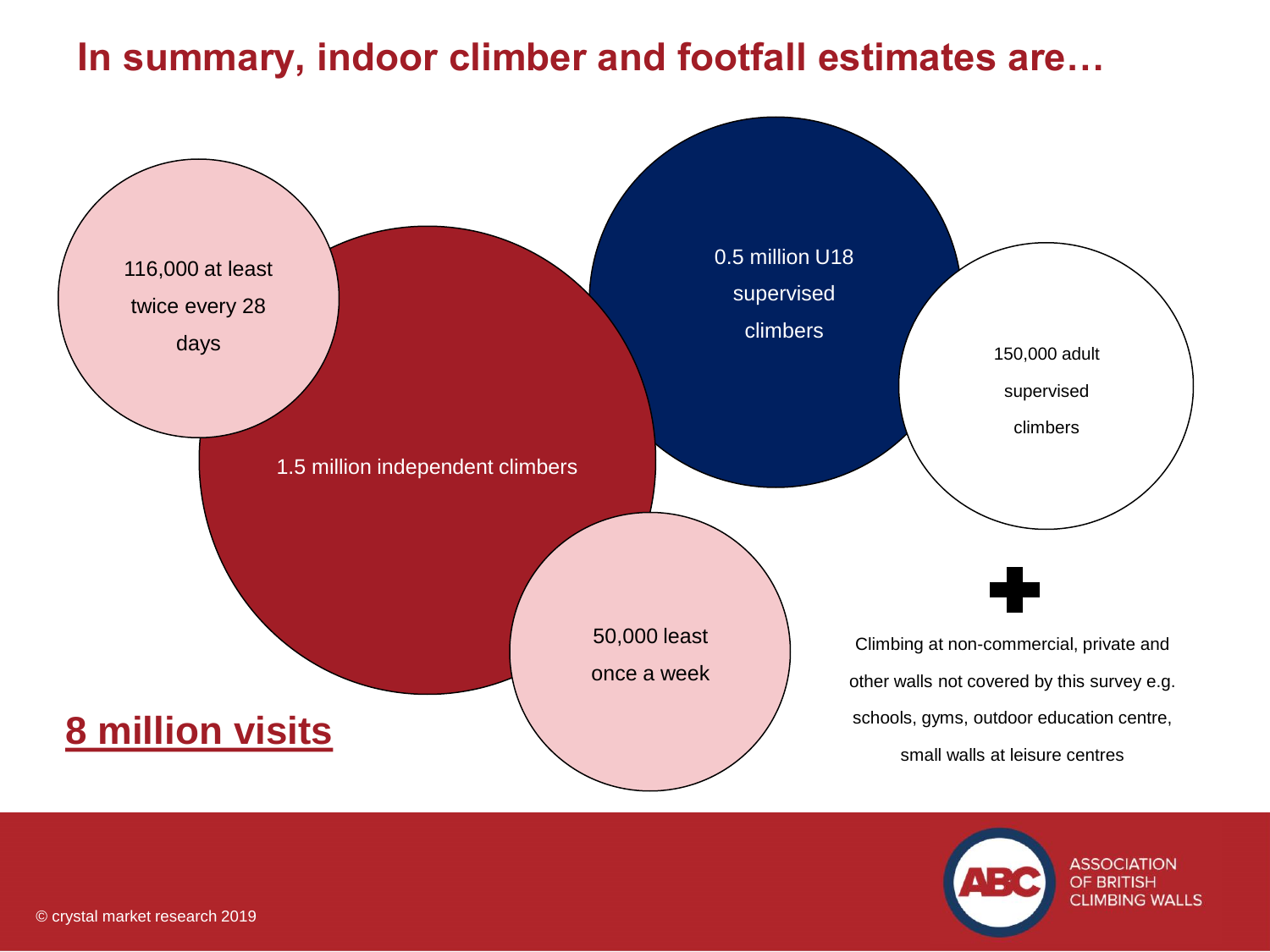## Climber figures for ABC and Active Lives surveys are not directly comparable

- 116,000 independent regular climbers i.e. climbed independently at least 26 times in previous 12 months
- Indoor climbing only
- Factual … customer database figures
- Actual behaviour recorded for the previous 12 months
- Assume an additional 43,000\* 16-17 year old supervised climbers climbing 'regularly' e.g. done a course and/or award or visiting with school
- Assume an additional 14,000\*\* adult supervised climbers climbing 'regularly' e.g. done a couple of courses
- Missing data … do 'regulars' always sign in?

#### **ABC Survey Active Lives Survey**

- 315,000 aged 16+ climb/boulder 'regularly' i.e. have done so at least twice in the previous 28 days
- Includes outdoor climbing
- User point of view, so aspirational
- Past behaviour does not determine future behaviour
- Includes supervised climbing

\* Assume 15% of 563,000 U18 supervised climbers aged 16-17, c50% of which are 'regulars' \*\* Assume 10% of adult supervised climbers are 'regulars'

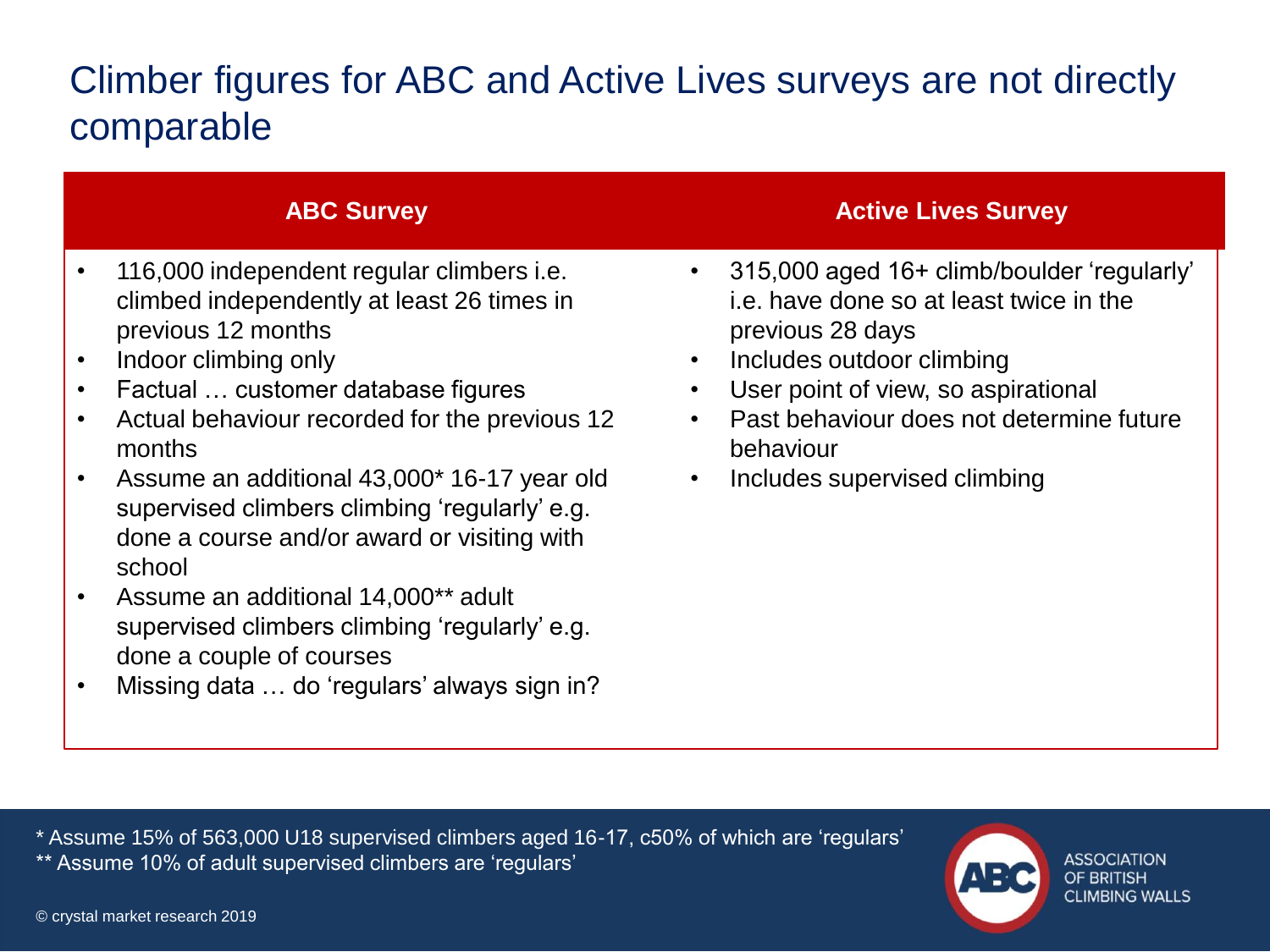## **Commercial considerations**

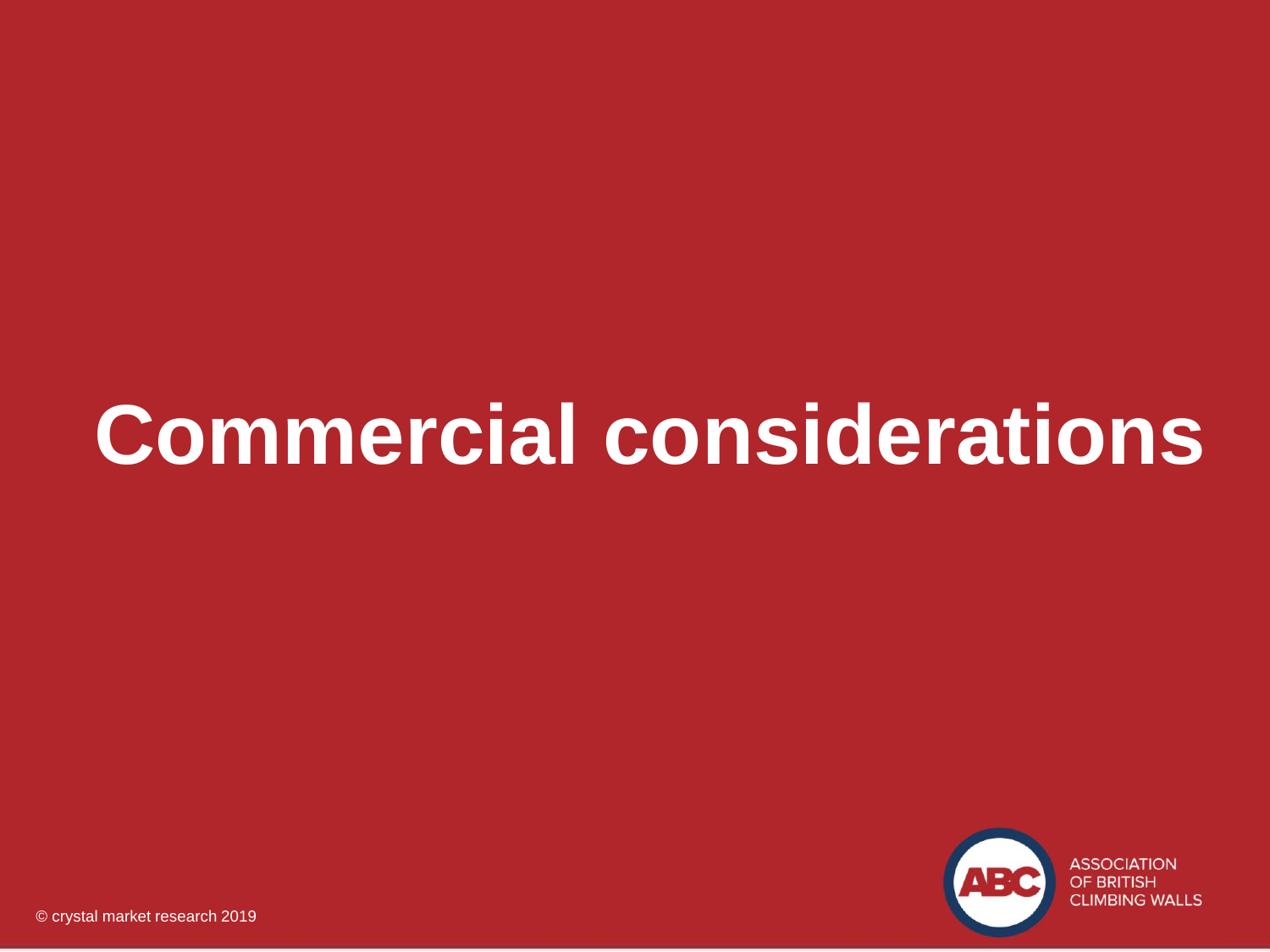## **There's a wide range of payment options for customers… though not everyone offers everything.**



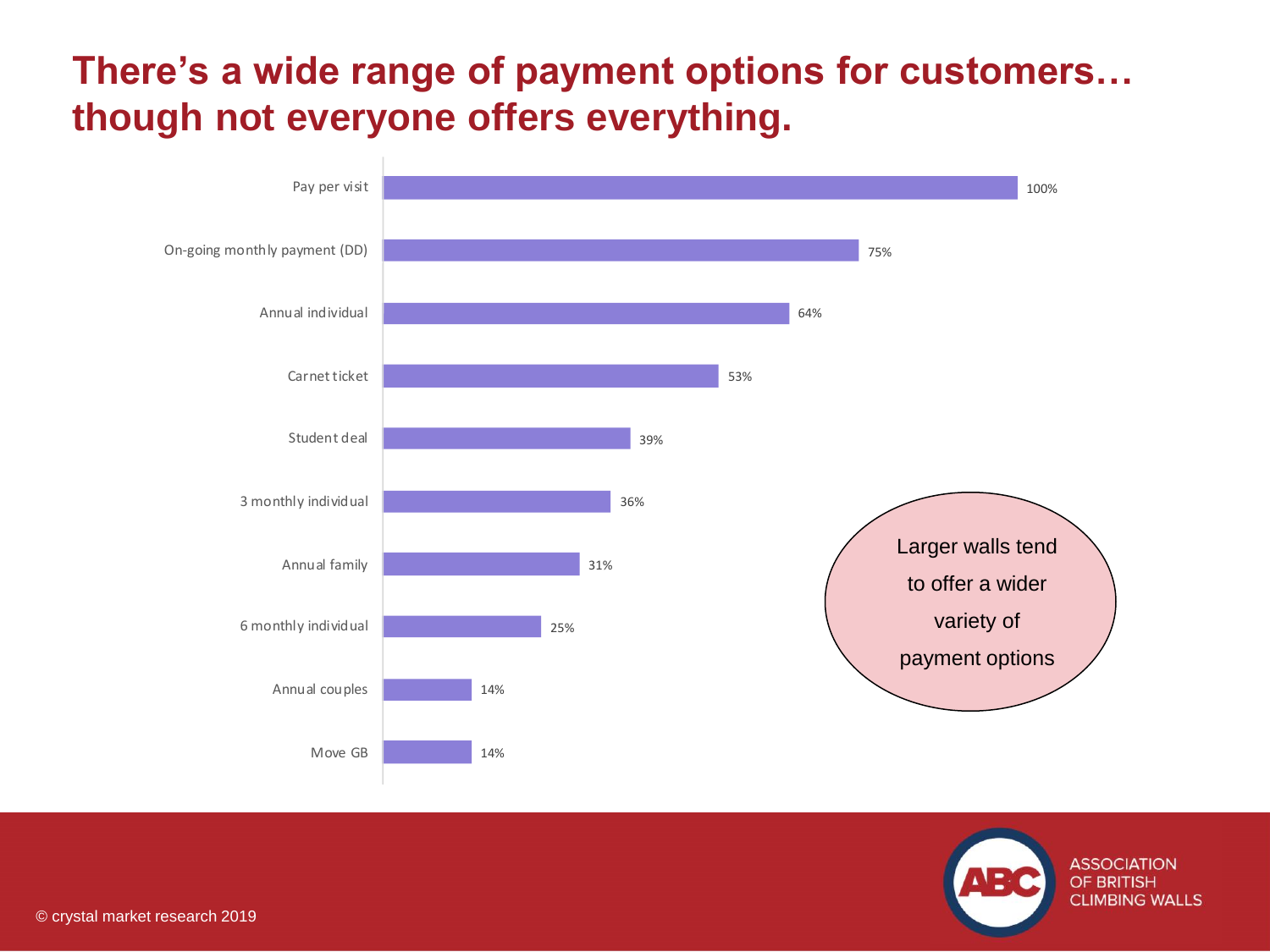There's a wide variation in revenue between individual walls… there are some much bigger walls in this year's survey



### **Turnover in last 12 months**

Base: 33

Note 1: Turnover is for individual sites not groups Note 2: The 2017 t/o question did not specify 'gross' t/o so some figures may have been reported as 'net of VAT'

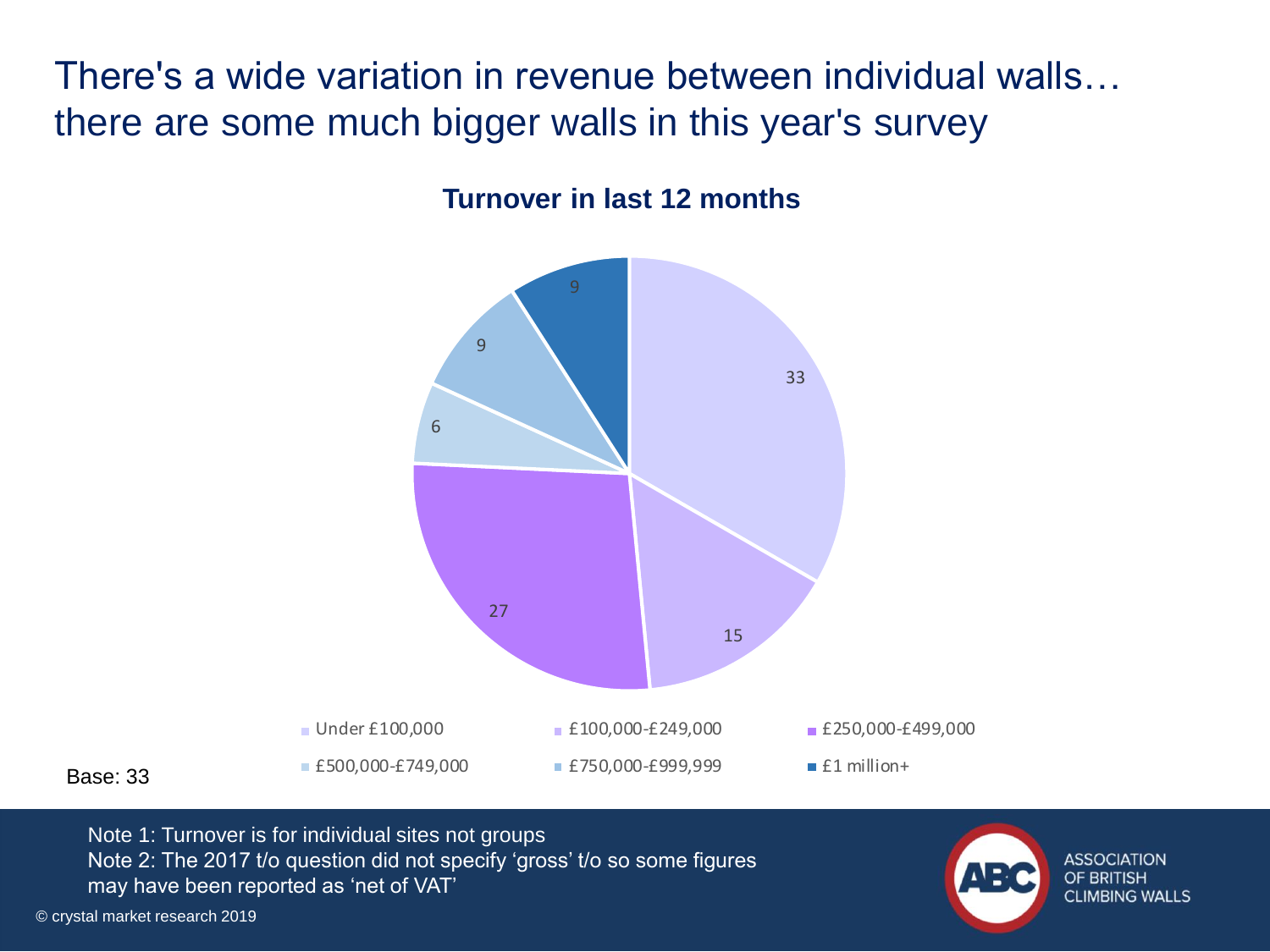## **Larger walls generate more revenue per customer visit...**

| <b>Turnover in last 12 months</b> | 2017 Survey                            |                                                |                                        |
|-----------------------------------|----------------------------------------|------------------------------------------------|----------------------------------------|
| <b>Wall size</b>                  | <b>Average</b><br>turnover per<br>wall | <b>Average</b><br>turnover per<br><b>visit</b> | <b>Average</b><br>turnover per<br>wall |
| Large                             | £951,460                               | £10.50                                         | £374,908                               |
| <b>Medium</b>                     | £299,498                               | £10.56                                         | £266,117                               |
| <b>Small</b>                      | £41,318                                | £6.38                                          | £85,950                                |
| <b>TOTAL</b>                      | £450,997                               | £9.00                                          | £246,021                               |

**Note:** 2 large and 3 medium walls reported partial t/o because they opened less than 12 months ago

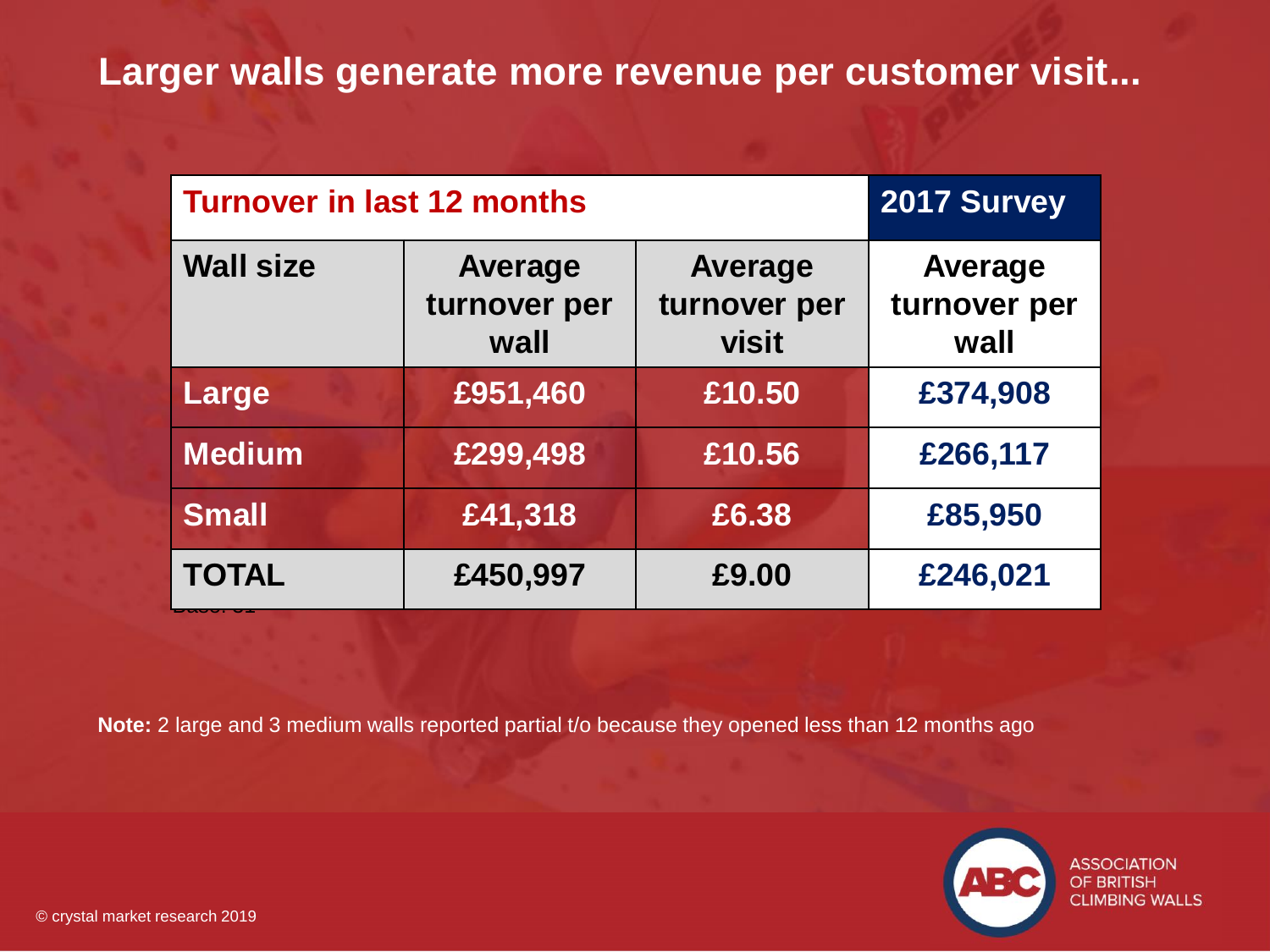This year most walls continue to see an increase in revenue... larger walls have been more successful than smaller walls

**All the large walls have increased their TO (by 6% on average)… half of the small walls report a decrease**

| Turnover over in last 12 months<br>has | 2017 survey |     |
|----------------------------------------|-------------|-----|
| Increased                              | 76%         | 79% |
| Stayed the same                        | $0\%$       | 8%  |
| Decreased                              | 24%         | 13% |

*"We were hit hard by the hot summer, unlike city based walls where there's a captive market" … "It was a very hot summer so people were going outside (not just to climb), plus it had been a bad summer the previous year and there was the novelty element of something new in town"*

Base: 25 (6 walls <2 years old excluded, 5 'don't know)



**CLIMBING WALLS**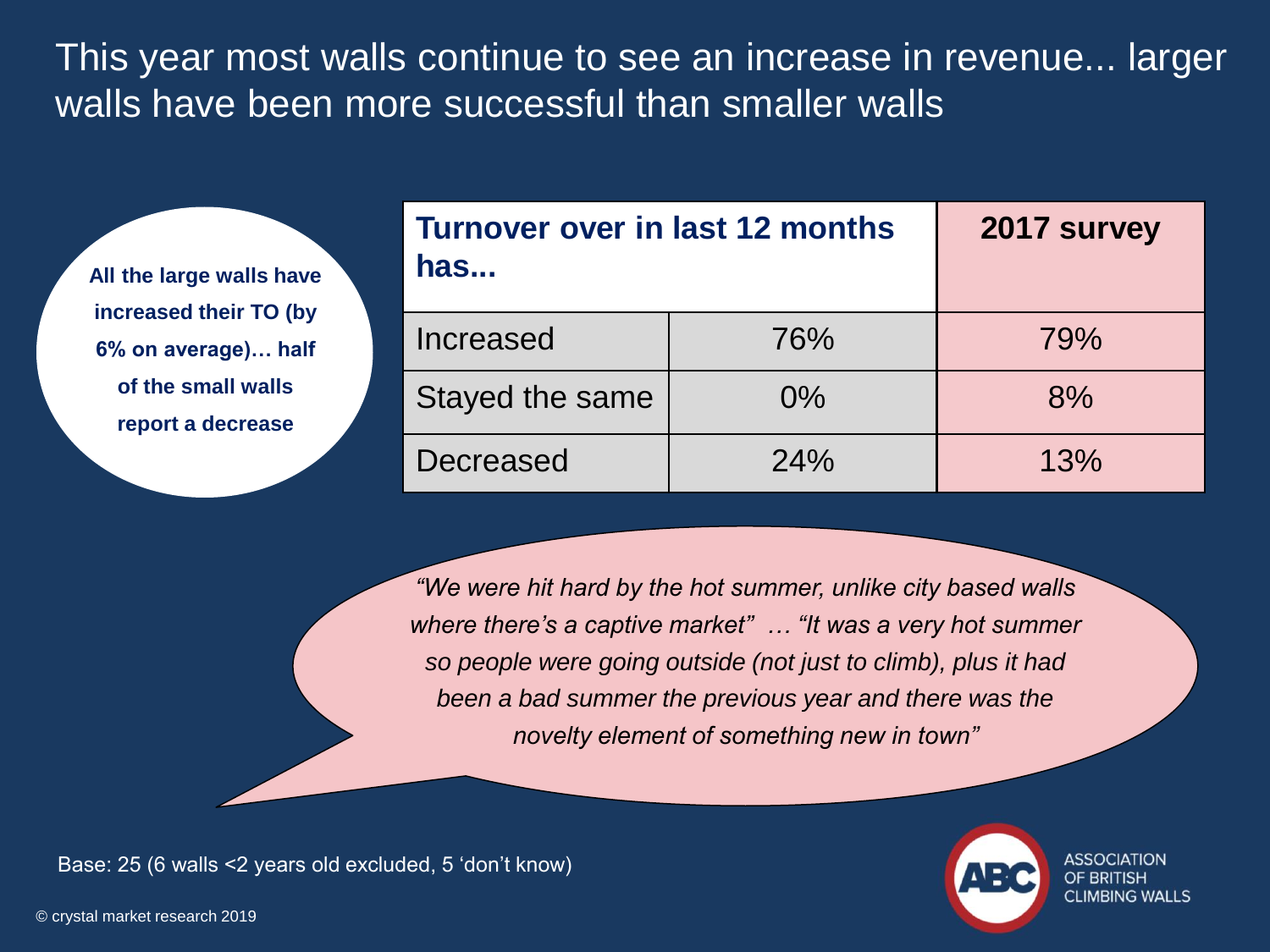The vast majority of walls continue to be optimistic about future revenue, though not quite as universally as in 2017 … competition or restructuring are the main reasons for any expected decline

| <b>Expect turnover over next 12 months to</b> | 2017 survey |       |
|-----------------------------------------------|-------------|-------|
| Increase                                      | 82%         | 96%   |
| Stay the same                                 | 6%          | $4\%$ |
| Decrease                                      | 12%         | $0\%$ |

*"Because of the opening of our sister wall" … "3 new walls will be opening"…"Had a pricing restructure to undercut other bigger walls" …"We're closing the wall because it's too small"*

> ASSOCIATION **OF BRITISH CLIMBING WALLS**

Base: 34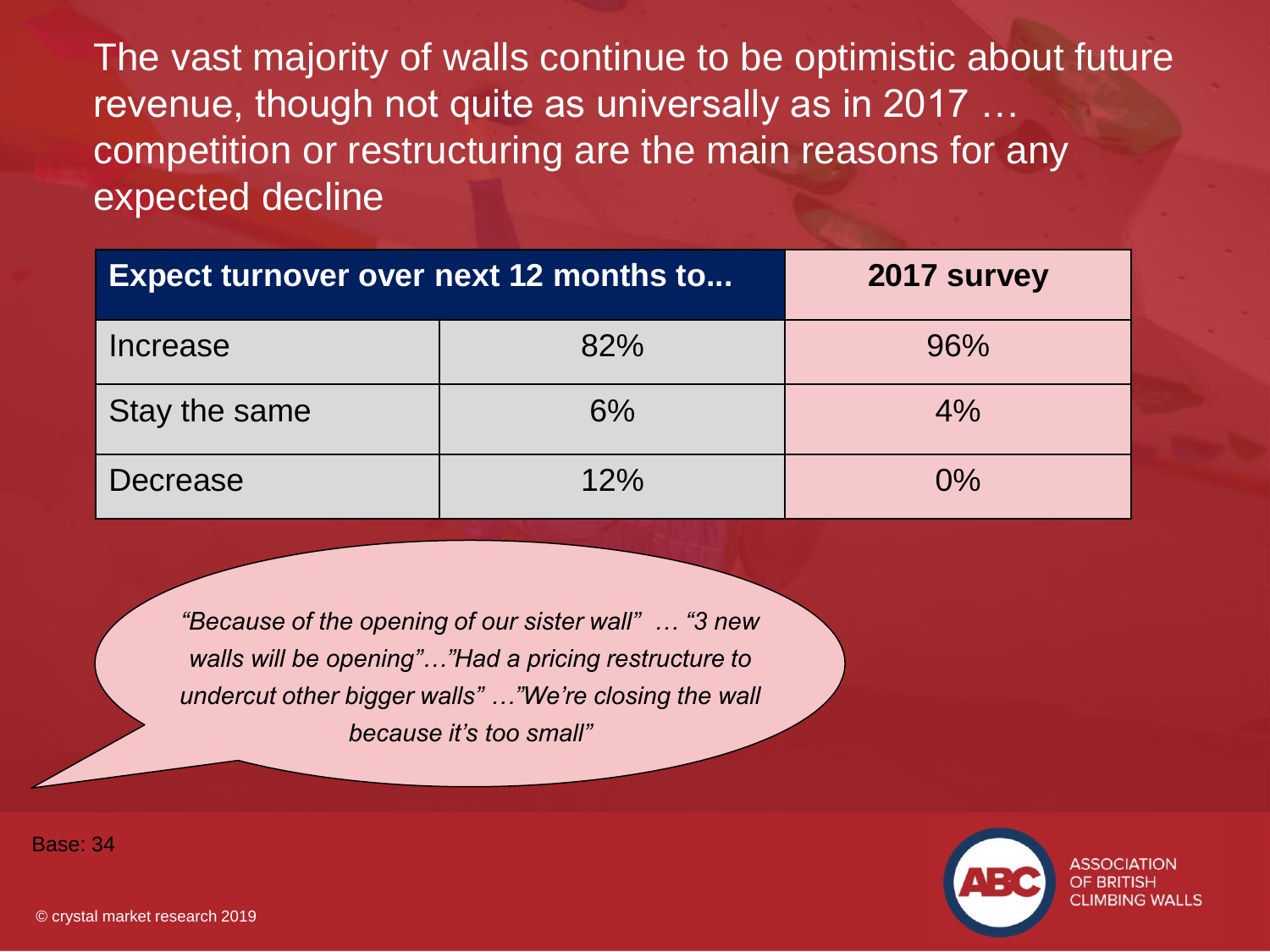Climbing walls offer a lot of part time work, zero hours work and work for freelancers... zero hours less evident in large walls

Average number of employees in medium and

small walls and FTE jobs similar to 2017

| <b>Wall size</b> | <b>Average</b><br>number of<br>employees<br>(inc zero<br>hours) | $\frac{0}{0}$<br>employing<br>zero hours<br><b>staff</b> | <b>Average</b><br>number of<br>freelancers | <b>Average full time</b><br>equivalent jobs (inc<br>wall employees and<br>freelancers) |
|------------------|-----------------------------------------------------------------|----------------------------------------------------------|--------------------------------------------|----------------------------------------------------------------------------------------|
| Large            | 25                                                              | 33%                                                      | 8                                          | 15                                                                                     |
| <b>Medium</b>    | 14                                                              | 66%                                                      | 8                                          |                                                                                        |
| Small            | 6                                                               | 50%                                                      | $\overline{2}$                             | $\overline{2}$                                                                         |
| <b>TOTAL</b>     | 15                                                              | 50%                                                      | 6                                          | 8                                                                                      |

Freelancers are mostly route setters and instructors, occasionally technical advisers

**Note 1:** averages of Large walls skewed upwards by one very large employer

Base: all



ASSOCIATION OF BRITISH **CLIMBING WALLS**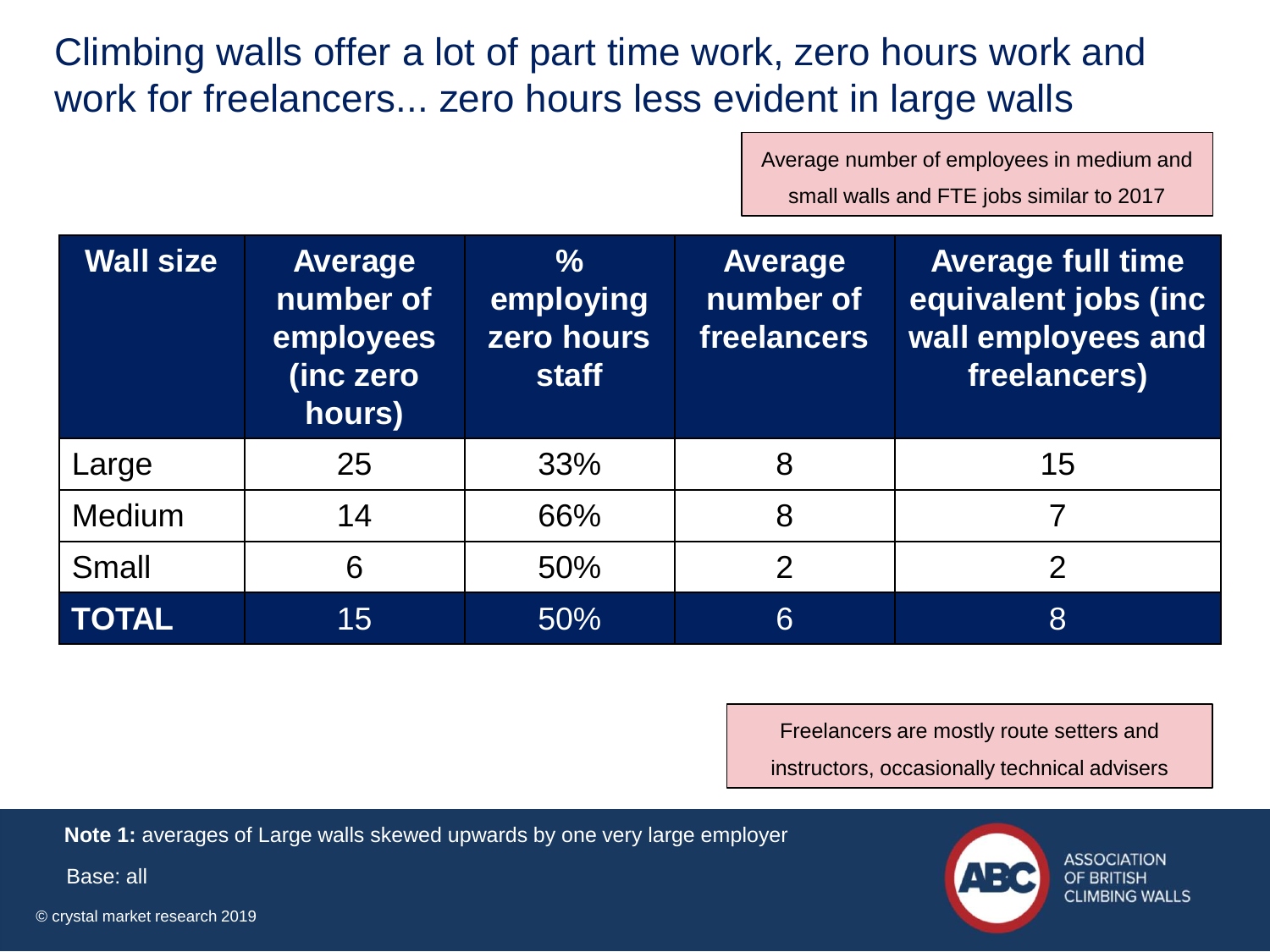### Climbing walls do not generally have bonus schemes for staff…



Tends to be for senior staff, occasionally for instructors and/or staff, sometimes informal. Generally 5% of salary or % of turnover

Base: 36

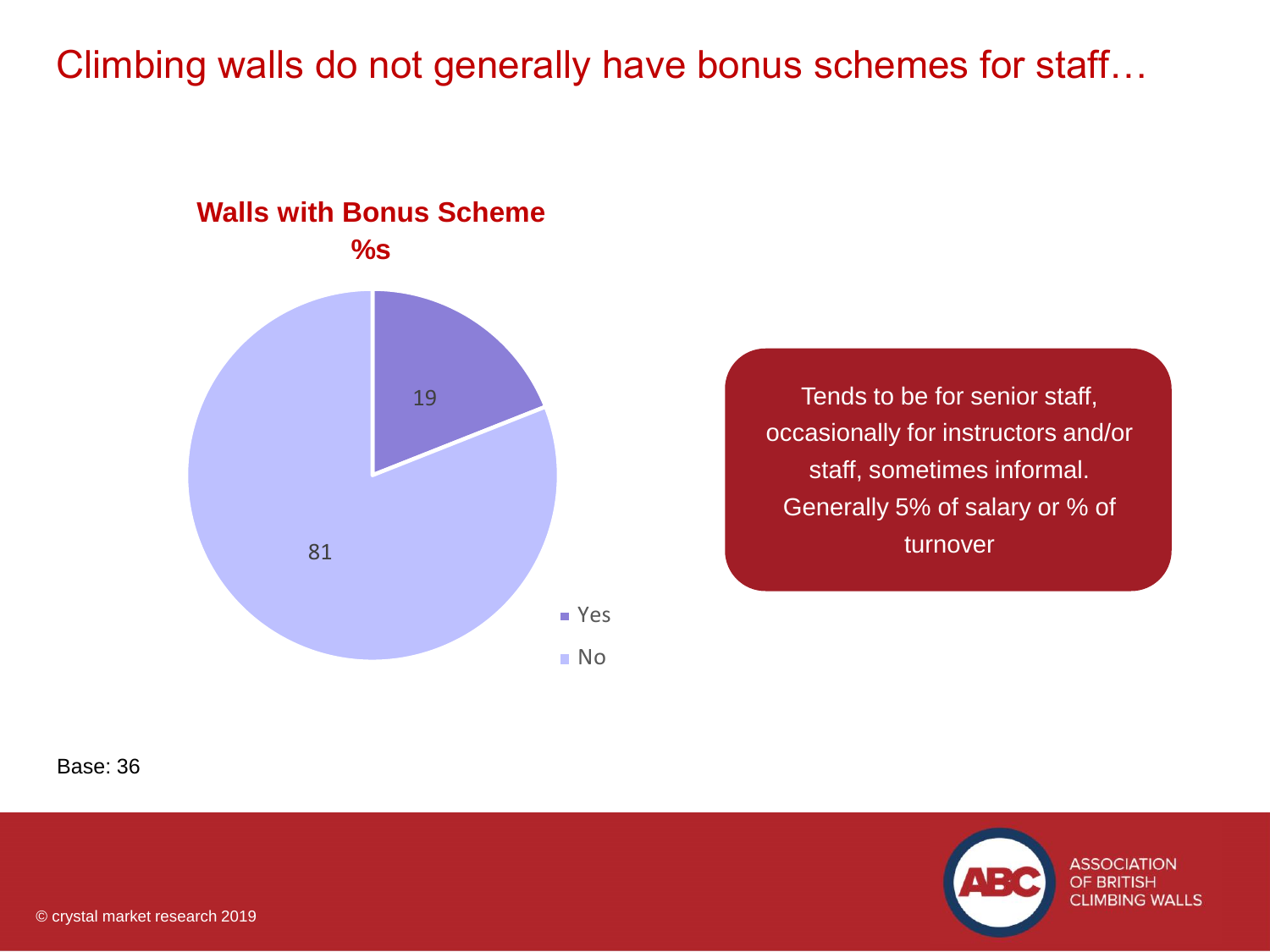## Salaries are higher in larger walls and in the South…

| <b>Wall size</b> | <b>Centre manager</b><br>average annual<br>salary | <b>Duty manager</b><br>average pay per<br>hour | Internal route<br>setter average pay<br>per day |
|------------------|---------------------------------------------------|------------------------------------------------|-------------------------------------------------|
| Large            | £26,600                                           | £10.40                                         | £82                                             |
| Medium           | £25,700                                           | £10.30                                         | £75                                             |
| Small            | £23,600                                           | $n/a^*$                                        | $n/a^*$                                         |
| <b>TOTAL</b>     | £25,400                                           |                                                |                                                 |

\* Not applicable because staff undertake multiple roles, often within leisure/sports centre

Pay is higher in South/Midlands: Centre manager average: £28,800 (large walls), £27,100 (medium walls) Duty manager average: £11.22 (large), £10.67 (medium)

Base: 27



**ASSOCIATION** OF BRITISH **CLIMBING WALLS**